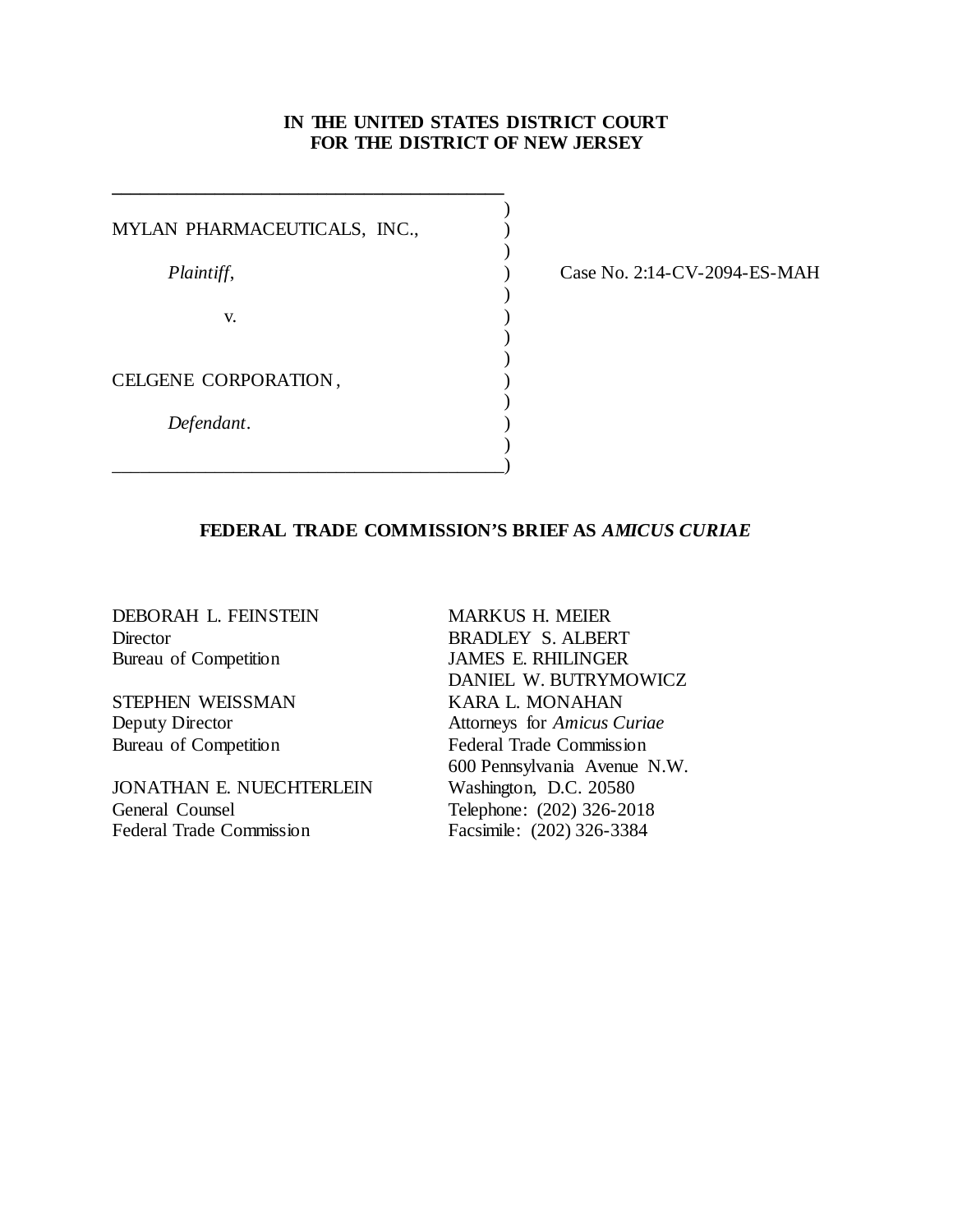# **TABLE OF CONTENTS**

| I.              |                                                                           |    |
|-----------------|---------------------------------------------------------------------------|----|
| Π.              |                                                                           |    |
| A.              |                                                                           |    |
| <b>B.</b>       |                                                                           |    |
| C.              | Improper Use of Restricted Distribution Programs May Impede               |    |
| Ш.              |                                                                           |    |
| A.              | Refusing to Sell to Generic Rivals May Constitute Exclusionary Conduct 8  |    |
|                 | 1.<br>Supreme Court Precedent Supports the Alleged Theory of              |    |
|                 | 2.<br>Conduct that Prevents Generic Competition May Undermine             |    |
| <b>B.</b>       |                                                                           |    |
| $\mathcal{C}$ . | Celgene's Patents Alone Do Not Demonstrate a Lack of Antitrust Injury  19 |    |
| IV.             |                                                                           | 20 |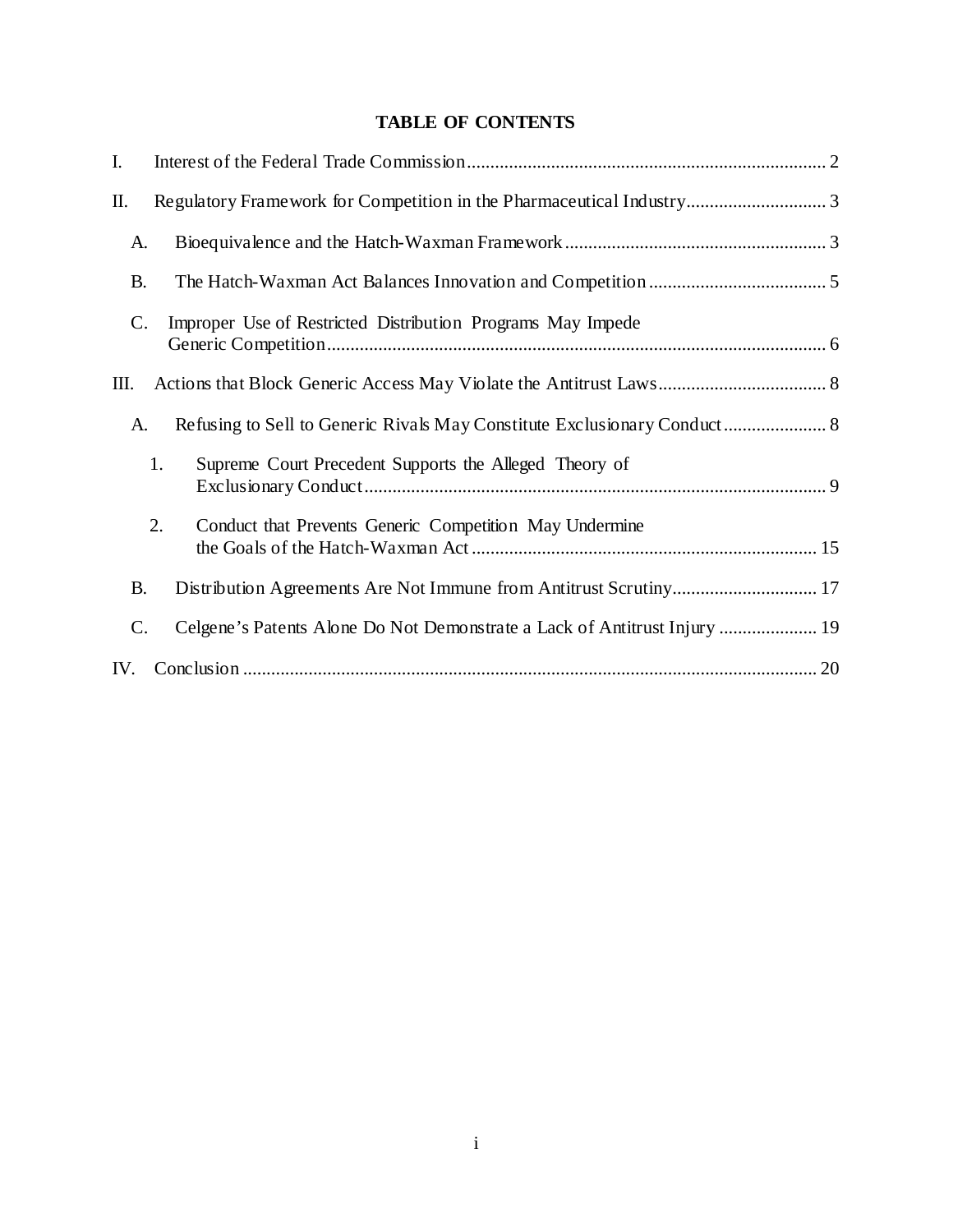# **TABLE OF AUTHORITIES**

#### **Cases**

| Actelion Pharms. Ltd. v. Apotex, Inc.,              |
|-----------------------------------------------------|
| American Needle, Inc. v. Nat'l Football League,     |
| Aspen Skiing Co. v. Aspen Highlands Skiing Corp.,   |
| Broadcom Corp. v. Qualcomm Inc.,                    |
| Bus. Elecs. Corp. v. Sharp Elecs. Corp.,            |
| Caraco Pharm. Labs., Ltd. v. Novo Nordisk A/S,      |
| Christy Sports LLC v. Deer Valley Resort Co., Ltd., |
| Copperweld Corp. v. Independence Tube Corp.,        |
| Covad Commc'ns Co. v. BellSouth Corp.,              |
| Eli Lilly and Co. v. Medtronic, Inc.,               |
| Fineman v. Armstrong World Indus., Inc.,            |
| FTC v. Actavis, Inc.,                               |
| In re Adderall XR Antitrust Litig.,                 |
| In re K-Dur Antitrust Litig.,                       |
| Leegin Creative Leather Prods., Inc. v. PSKS, Inc., |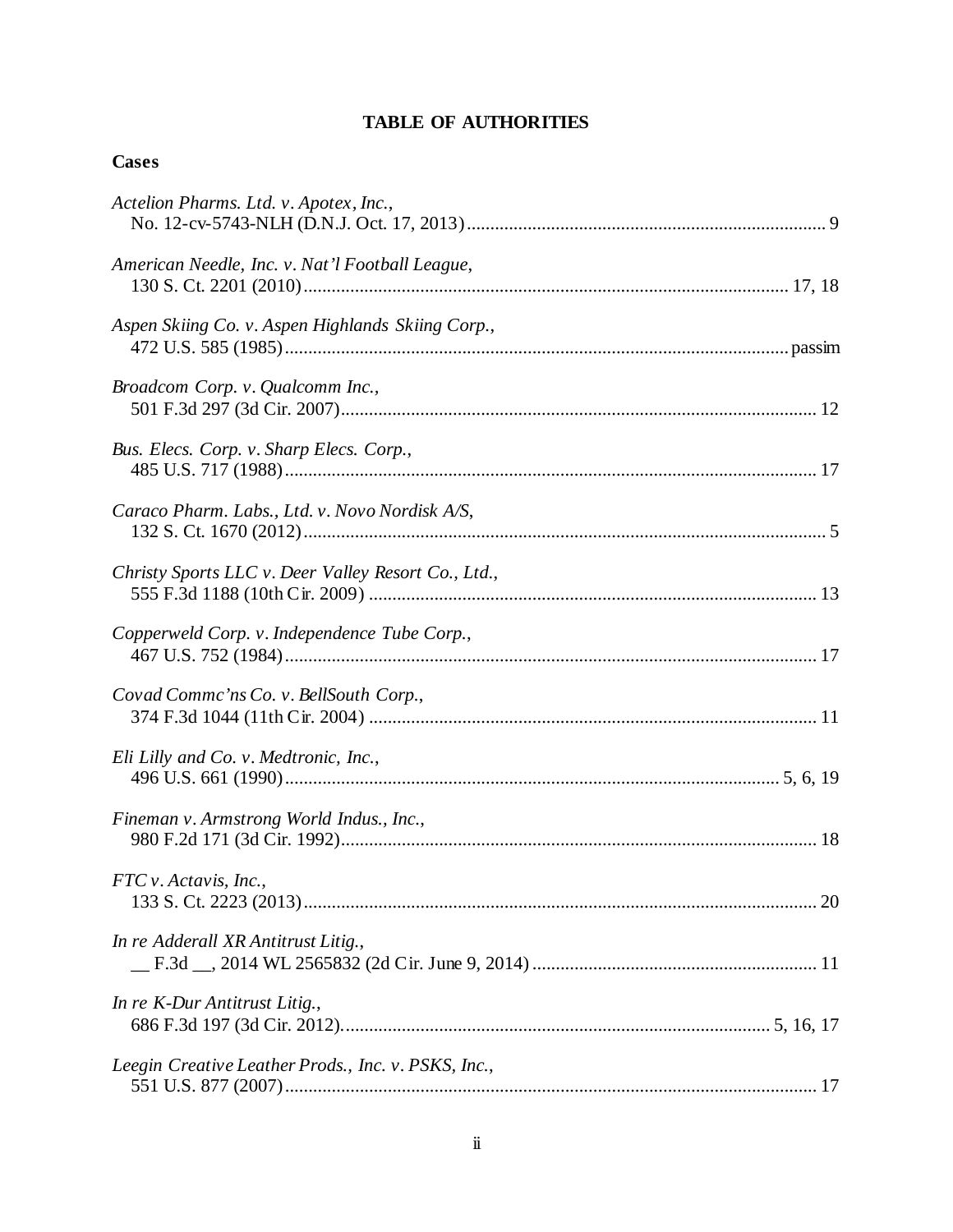| Olympia Equip. Leasing Co. v. W. Union Tel. Co.,                                                                                                  |  |
|---------------------------------------------------------------------------------------------------------------------------------------------------|--|
| Otter Tail Power Co. v. United States,                                                                                                            |  |
| Roche Products, Inc. v. Bolar Pharmaceutical Co.,                                                                                                 |  |
| Siegel Transfer, Inc. v. Carrier Express, Inc.,                                                                                                   |  |
| Verizon Commc'ns, Inc. v. Law Offices of Curtis V. Trinko, LLP,                                                                                   |  |
| <b>Statutes</b>                                                                                                                                   |  |
|                                                                                                                                                   |  |
|                                                                                                                                                   |  |
|                                                                                                                                                   |  |
|                                                                                                                                                   |  |
| <b>Other Authorities</b>                                                                                                                          |  |
| Alfred B. Engleberg, Special Patent Provisions for Pharmaceuticals:<br>Have They Outlived Their Usefulness?, 39 IDEA J. L. & Tech. 389 (1999).  5 |  |
| Center for Drug Evaluation and Research, FDA, Risk Evaluation and                                                                                 |  |
| FTC, Authorized Generic Drugs: Short-Term Effects and Long-Term                                                                                   |  |
| FTC, Pay-For-Delay: How Drug Company Pay-offs Cost Consumers                                                                                      |  |
| Generic Pharmaceutical Association, Generic Drug Savings                                                                                          |  |
|                                                                                                                                                   |  |
| Order, Lannett Company, Inc. v. Celgene Corp.,                                                                                                    |  |
| Overview of FTC Antitrust Actions in Pharmaceutical Services and                                                                                  |  |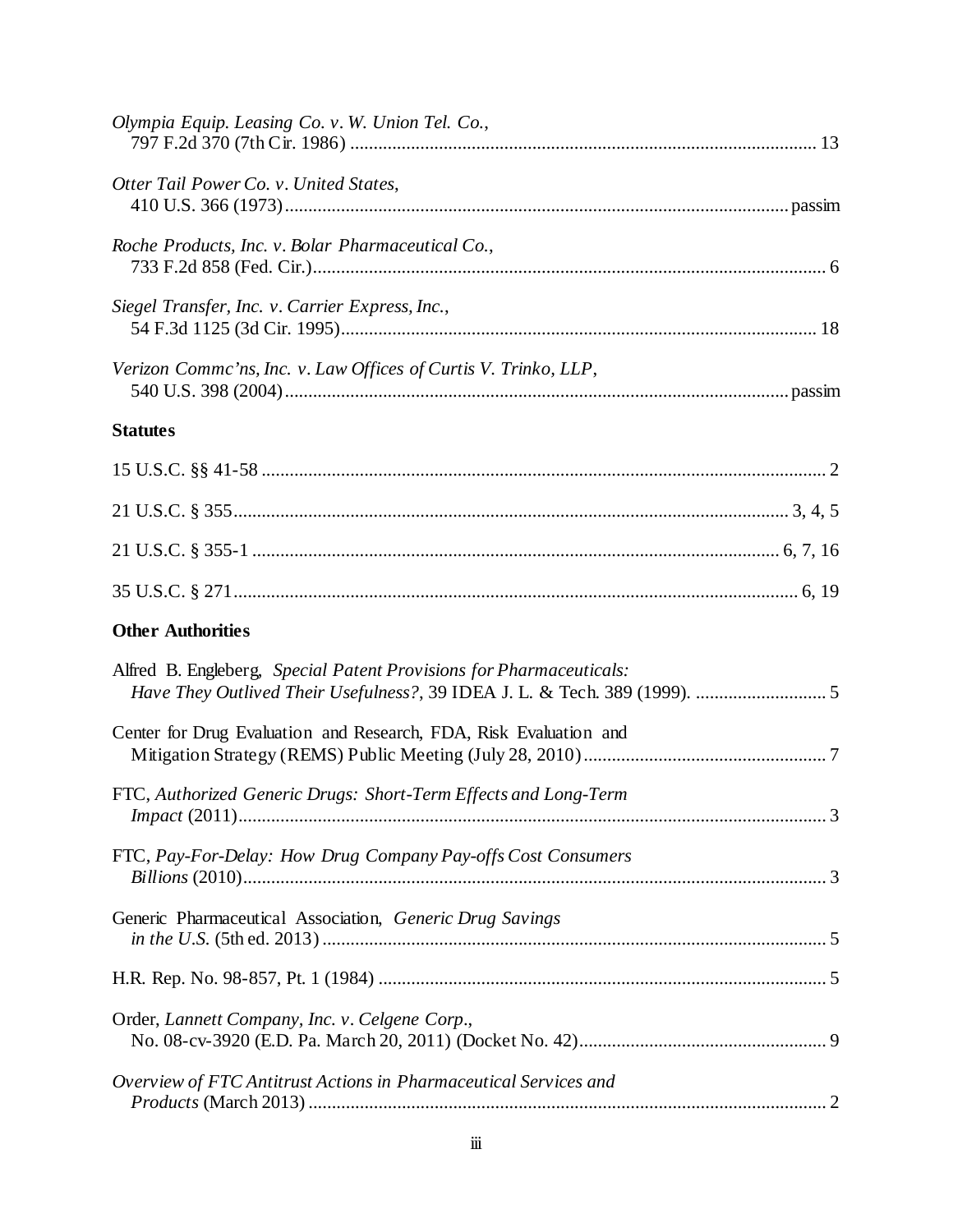| FDA, Risk Evaluation and Mitigation Strategies; Notice of Public Meeting; Reopening of |  |
|----------------------------------------------------------------------------------------|--|
| William H. Shrank et al., The Consequences of Requesting                               |  |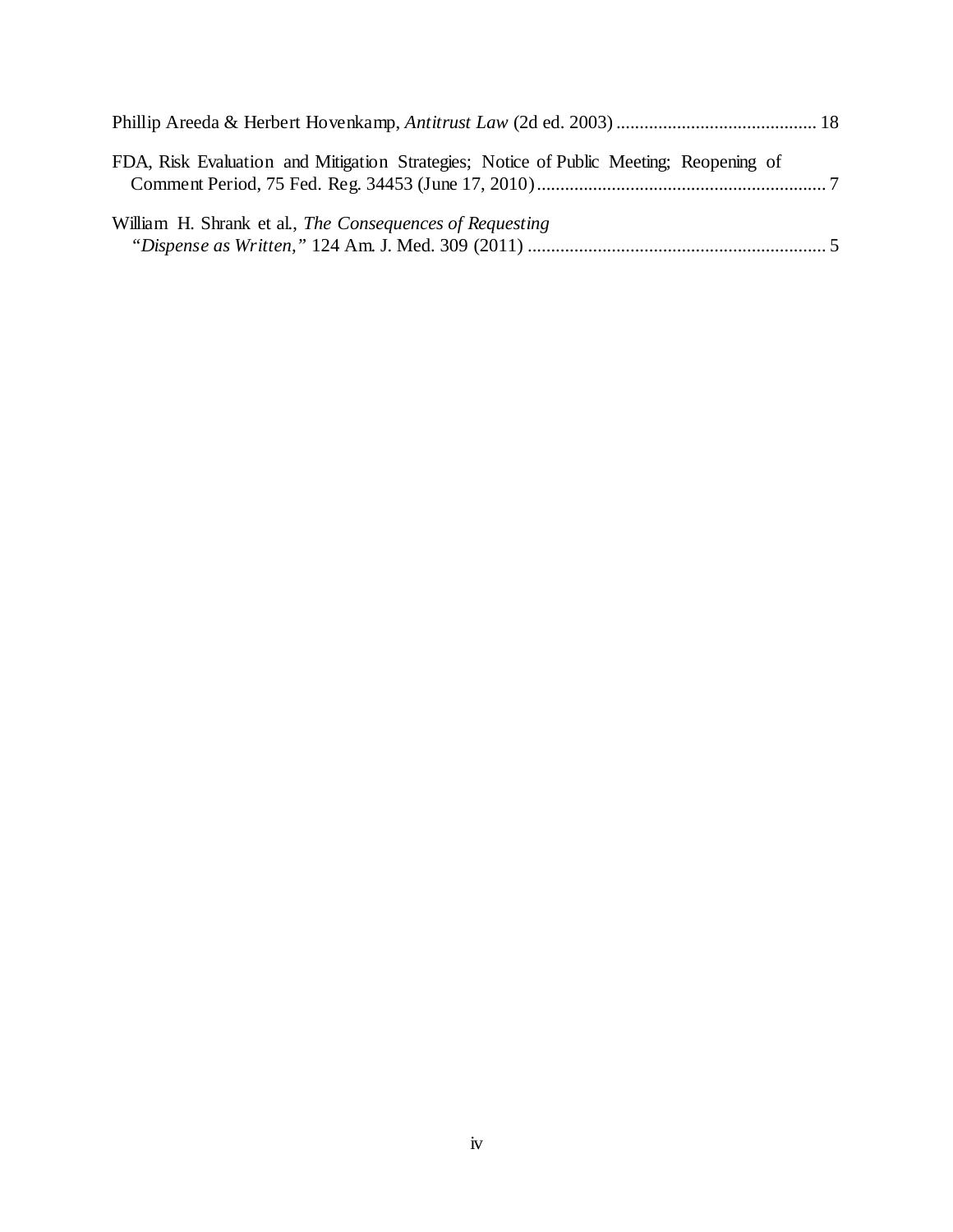The allegations in this case highlight a troubling phenomenon: the possibility that procedures intended to ensure the safe distribution of certain prescription drugs may be exploited by brand drug companies to thwart generic competition. Mylan seeks to offer competing generic versions of Celgene's brand drug products, Thalomid and Revlimid, pursuant to the regulatory process Congress created in the Hatch-Waxman Act. As part of that process, generic firms are required to test their generic formulation against the reference brand drug, which requires access to a limited amount of the brand product. Mylan alleges that Celgene has implemented distribution restrictions that prevent it from purchasing samples of Celgene's brand products through customary distribution channels, and that Celgene refuses to sell it the products directly, thereby precluding it from meeting Food and Drug Administration (FDA) requirements for developing generic versions of these drugs. Among other claims, Mylan asserts that this conduct violates the federal antitrust laws. Celgene argues in response that antitrust law places virtually no limit on its ability to block generic access to its brand product, and it seeks dismissal of Mylan's claims.

Celgene's legal position, if adopted, could prove costly for consumers of prescription drugs. Competition from lower-priced generic drugs saves American consumers billions of dollars a year. Celgene's view that it has a virtually absolute right to block access to the samples generic firms need to compete threatens to foreclose these cheaper alternatives, perhaps indefinitely.

Although the Supreme Court has expressed caution about imposing antitrust liability based on a monopolist's unilateral refusal to deal, the Court continues to recognize that under certain circumstances such conduct may violate Section 2 of the Sherman Act. The Supreme Court has also held that vertical agreements, like those between a manufacturer and its

1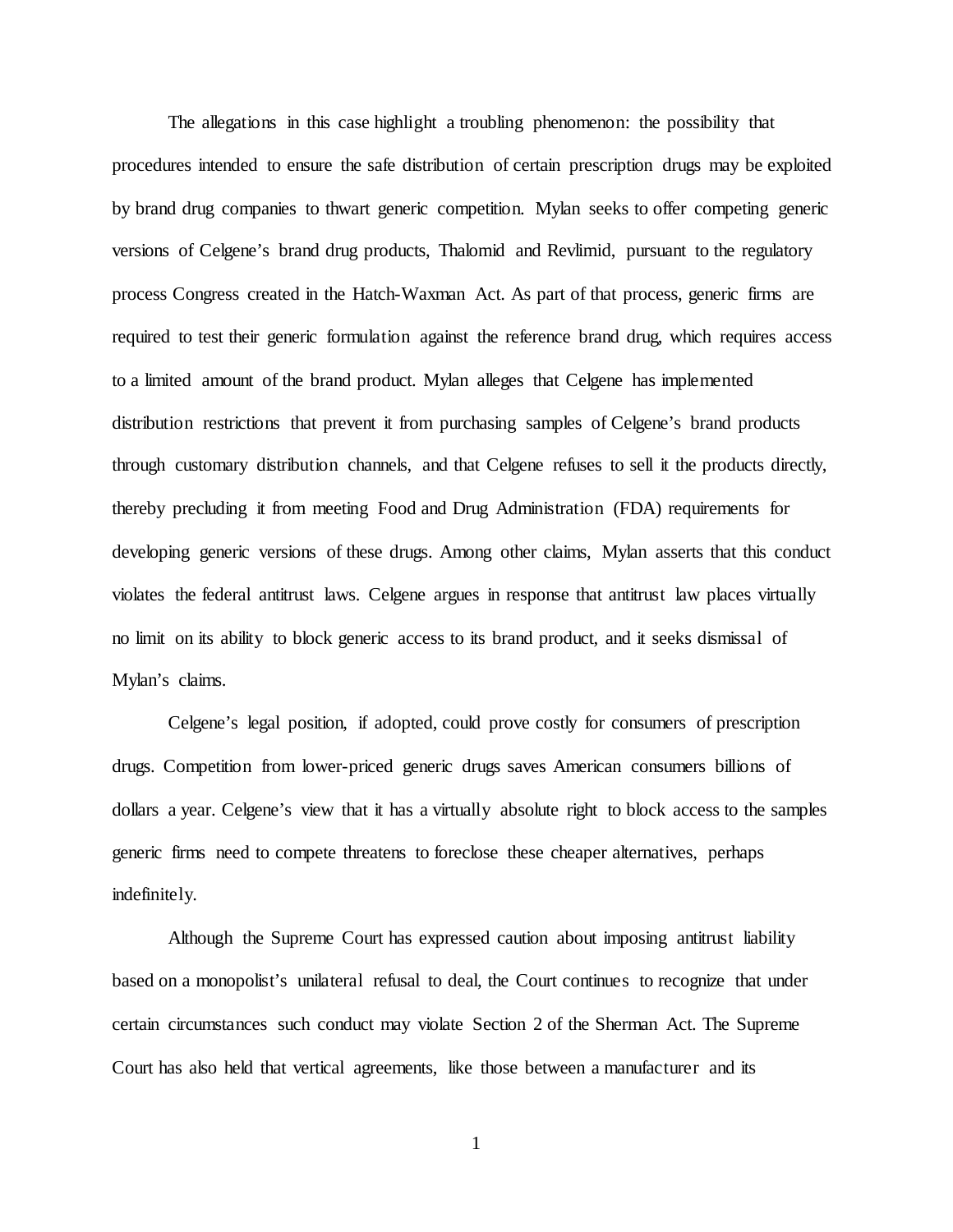distributors, may violate Section 1. In both contexts, antitrust analysis requires a careful application of general legal principles to the specific factual circumstances and regulatory setting. The Federal Trade Commission submits this brief as *amicus curiae* to assist this Court with its analysis. The Commission presents background information on the unique regulatory framework that applies to the pharmaceutical industry and evaluates how actions to thwart generic access to a brand's product may violate the antitrust laws.

#### **I. Interest of the Federal Trade Commission**

The FTC is an independent agency charged by Congress with protecting the interests of consumers by enforcing competition and consumer protection laws.<sup>1</sup> It exercises primary responsibility over federal antitrust enforcement in the pharmaceutical industry.<sup>2</sup> The Commission has substantial experience evaluating the framework for generic drug development and competition under the Hatch-Waxman Act and corresponding state laws.

Over the past several years, the FTC has investigated allegations that restrictions on the distribution of certain brand drugs are preventing generic firms from offering competing generic versions of those drugs. To date, the Commission has not filed any law enforcement actions challenging conduct in this area. The FTC, however, continues to investigate allegations of anticompetitive conduct relating to particular drugs subject to distribution restrictions similar to those at issue in this case and to monitor legal and regulatory developments in this area. Although this case involves a dispute between private parties, it may have much broader implications for the Commission's competition mission and the interests of consumers.

 $1$  15 U.S.C. §§ 41-58.

<sup>2</sup> For a summary of the FTC's antitrust actions in the pharmaceutical industry, see *Overview of FTC Antitrust Actions in Pharmaceutical Services and Products* (March 2013), *available at* http://www.ftc.gov/sites/default/files/attachments/competition-policy-guidance/rxupdate.pdf.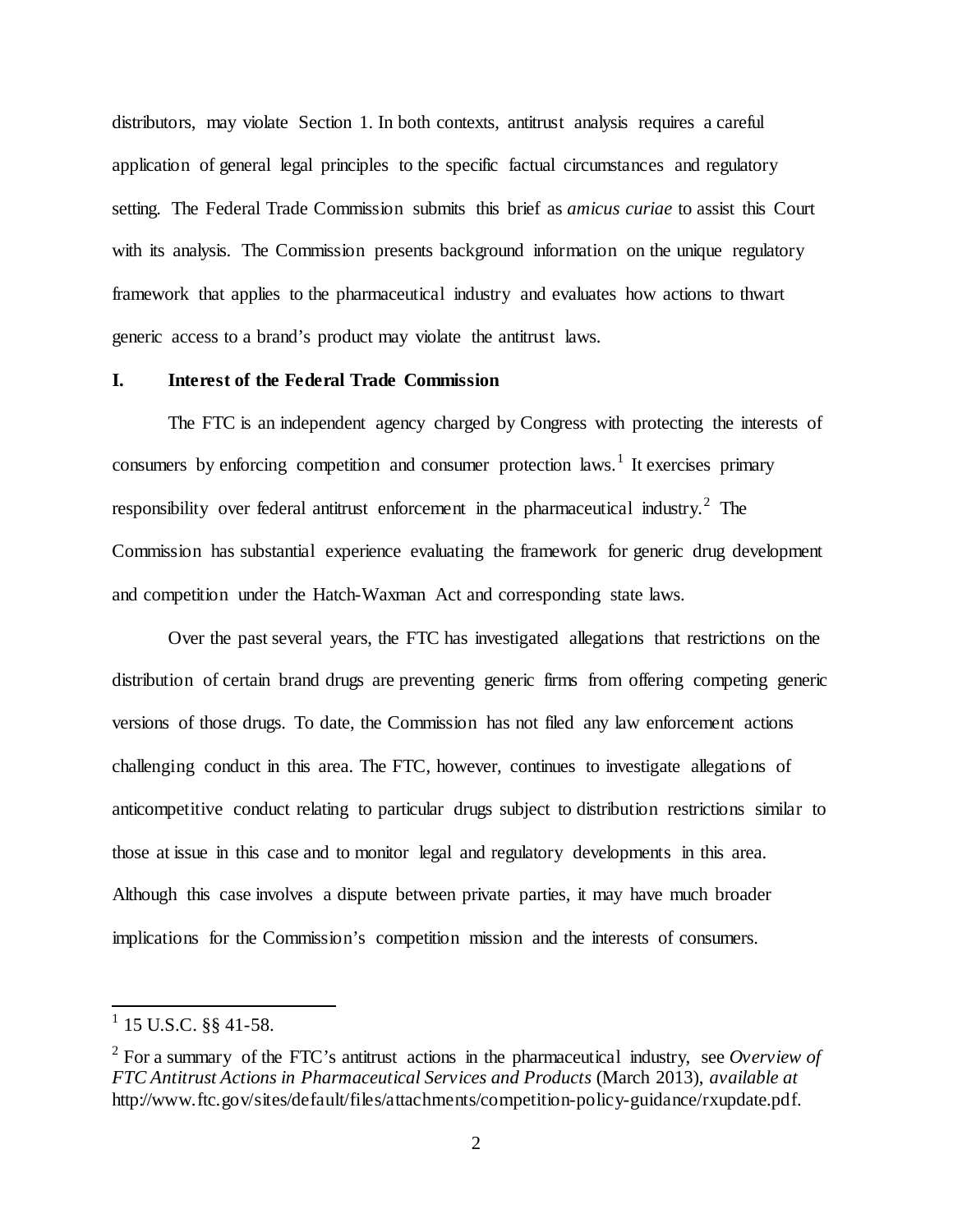#### **II. Regulatory Framework for Competition in the Pharmaceutical Industry**

Competition in the pharmaceutical industry occurs within a framework of federal and state laws that balance several policy goals: providing incentives for research and development of innovative new drug products, facilitating entry of lower-cost generic drugs, and ensuring that prescription drugs are safe and effective. Because antitrust analysis "must always be attuned to the particular structure and circumstances of the industry at issue,"<sup>3</sup> we begin by explaining how certain features of the regulatory setting may be exploited by brand firms to foreclose competition in this industry.

### **A. Bioequivalence and the Hatch-Waxman Framework**

Generic drugs play a crucial role in containing rising prescription drug costs by offering consumers therapeutically equivalent alternatives to brand drugs at a significantly reduced cost. The first generic competitor's product is typically offered at a 20% to 30% discount to the brand product.<sup>4</sup> Subsequent generic entry creates greater price competition, with discounts of 85% or more off the price of the brand name drug.<sup>5</sup> With the Hatch-Waxman Act, Congress created a mechanism for accelerated approval of generic drugs through an Abbreviated New Drug Application (ANDA) based on a showing of bioequivalence.<sup>6</sup>

A generic drug is considered bioequivalent or "AB-rated" if it contains the same active pharmaceutical ingredient as the brand drug, is the same dosage and form, and exhibits a similar

 <sup>3</sup> *Verizon Commc'ns, Inc. v. Law Offices of Curtis V. Trinko, LLP*, 540 U.S. 398, 411 (2004).

<sup>&</sup>lt;sup>4</sup> FTC, *Authorized Generic Drugs: Short-Term Effects and Long-Term Impact* ii-iii (2011), *available at* http://www.ftc.gov/os/2011/08/2011genericdrugreport.pdf.

<sup>5</sup> FTC, *Pay-For-Delay: How Drug Company Pay-offs Cost Consumers Billions* 8 (2010), *available at* http://www.ftc.gov/os/2010/01/100112payfordelayrpt.pdf.

 $6$  21 U.S.C. § 355(j).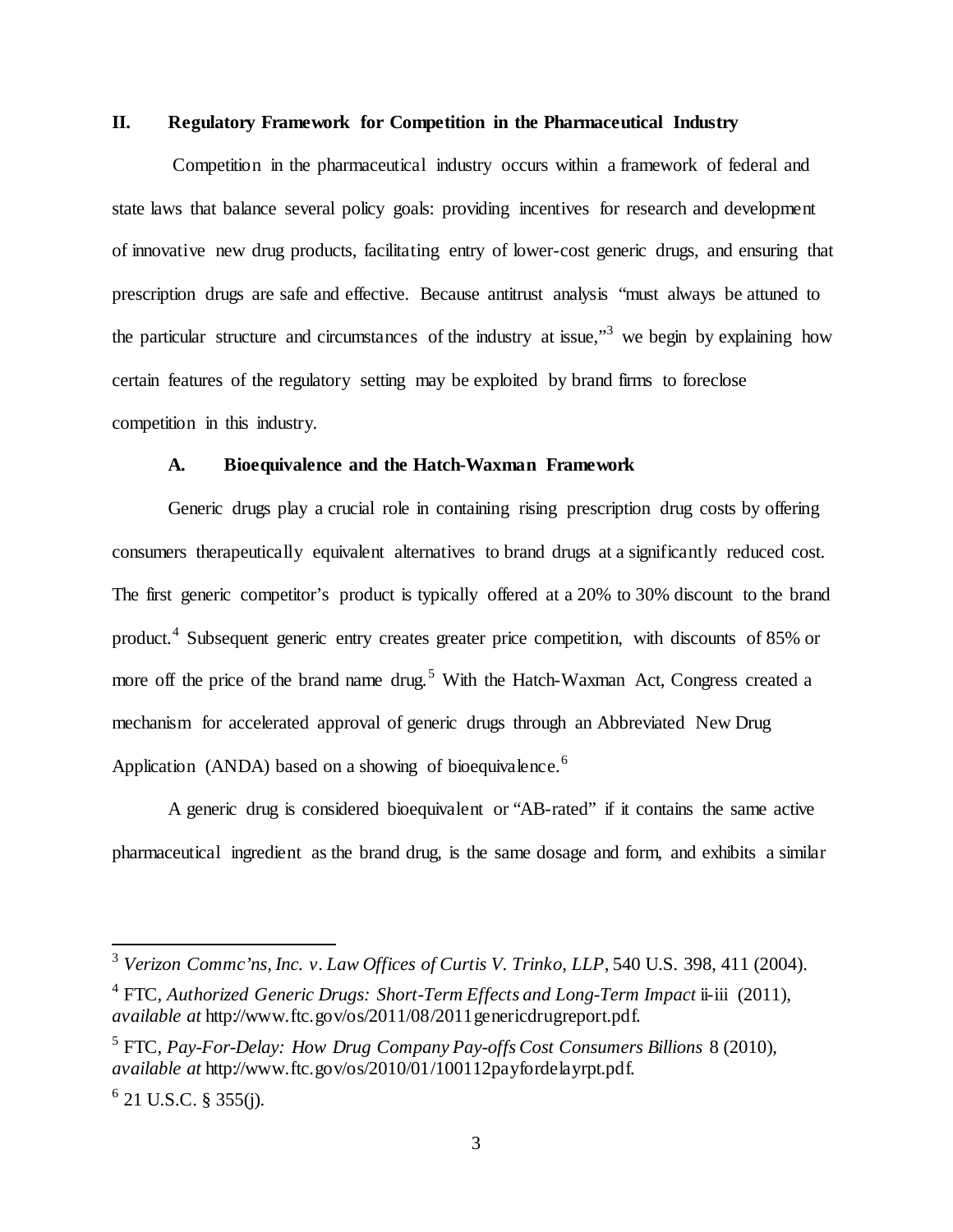rate and extent of absorption as the brand product.<sup>7</sup> Allowing generic manufacturers to rely on brands' safety and efficacy studies significantly reduces generic drug development costs and expedites the FDA approval process, while ensuring that generic drugs share the same safety and efficacy profile as their brand counterparts. But to conduct the bioequivalence testing needed to file an ANDA, a generic firm must obtain a limited amount of the brand product. The Hatch-Waxman framework, therefore, cannot function as Congress intended if generic firms are unable to access brand products.

The ANDA process set forth in the Hatch-Waxman Act is complemented at the state level by drug substitution laws that allow a pharmacist presented with a prescription for a brand drug to substitute an AB-rated generic drug, unless the physician or patient specifically directs otherwise. These laws address a unique feature of prescription drug markets that can prevent effective price competition: the physician, who selects but does not pay for the drug, has little incentive to consider price when deciding which drug to prescribe. By providing a mechanism for pharmacists and patients to select drug products based on price, automatic substitution laws have helped drive widespread adoption of lower-cost generic drugs in the United States. As with the ANDA process, however, the effective operation of the substitution system depends on a showing of bioequivalence that is only possible if generic firms can access the brand product.

Together, the Hatch-Waxman Act and state drug substitution laws have been remarkably successful in facilitating generic competition and generating large savings for patients, health care plans, and federal and state governments. A recent study of 5.6 million prescriptions processed in 2009 revealed that patients and their insurance plans respectively paid an average of \$17.90 and \$26.67 for generic drugs and an average of \$49.50 and \$158.25 for brand drugs

 $\frac{7}{1}$  *Id.* §§ 355(j)(2)(A)(ii), (iii), (iv).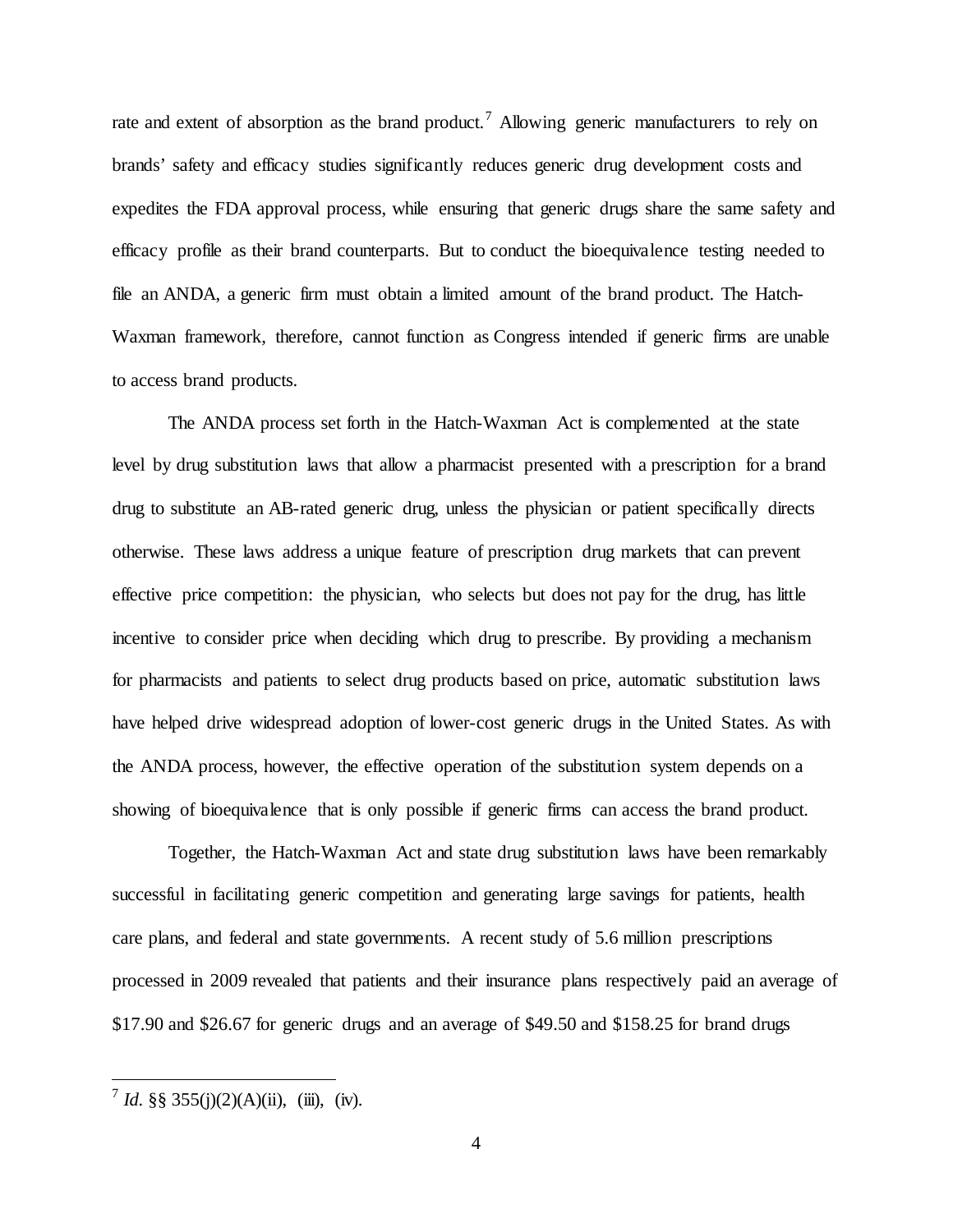where no generic existed.<sup>8</sup> In 2012 alone, the use of generic drugs generated an estimated  $$217$ billion in total consumer savings.  $9$ 

# **B. The Hatch-Waxman Act Balances Innovation and Competition**

The Hatch-Waxman Act is a carefully calibrated regulatory framework to facilitate the introduction of lower-cost generic drugs while preserving incentives for innovation.<sup>10</sup> To encourage innovation, the Act provides several benefits to brand drug companies, including patent-term restoration provisions designed to address the lengthy timeline typically required to develop a new drug product and gain FDA approval.<sup>11</sup> Furthermore, the Act provides for an automatic 30-month stay of generic approval if a brand firm timely files a patent infringement suit, obviating the need to seek a preliminary injunction.<sup>12</sup> Through these provisions, "patent" owners received statutory assurance that there would be no generic competitor on the market unless and until their patent rights were adjudicated."<sup>13</sup>

Congress coupled these protections for brand drugs with provisions directed at another "unintended distortion" created by the FDA approval process.<sup>14</sup> Because generic firms must conduct bioequivalence testing with brand product before submitting an ANDA, the Act

 $12$  21 U.S.C. § 355(j)(5)(B)(iii).

 <sup>8</sup> William H. Shrank et al., *The Consequences of Requesting "Dispense as Written,"* 124 Am. J. Med. 309, 311 (2011).

<sup>9</sup> Generic Pharmaceutical Association, *Generic Drug Savings in the U.S.* (5th ed. 2013) at 1.

<sup>10</sup> H.R. Rep. No. 98-857, Pt. 1, p. 14-17 (1984); *see also Caraco Pharm. Labs., Ltd. v. Novo Nordisk A/S*, 132 S. Ct. 1670, 1676 (2012); *In re K-Dur Antitrust Litig.*, 686 F.3d 197, 204 (3d Cir. 2012), vacated, *Upsher-Smith Labs., Inc. v. La. Wholesale Drug Co.*, 133 S. Ct. 2849 (2013).

<sup>11</sup> *See Eli Lilly and Co. v. Medtronic, Inc.*, 496 U.S. 661, 669-71 (1990) (describing patent-term restoration provisions).

<sup>13</sup> Alfred B. Engleberg, *Special Patent Provisions for Pharmaceuticals: Have They Outlived Their Usefulness?*, 39 IDEA J. L. & Tech. 389, 402 (1999).

<sup>14</sup> *Eli Lilly*, 496 U.S. at 670.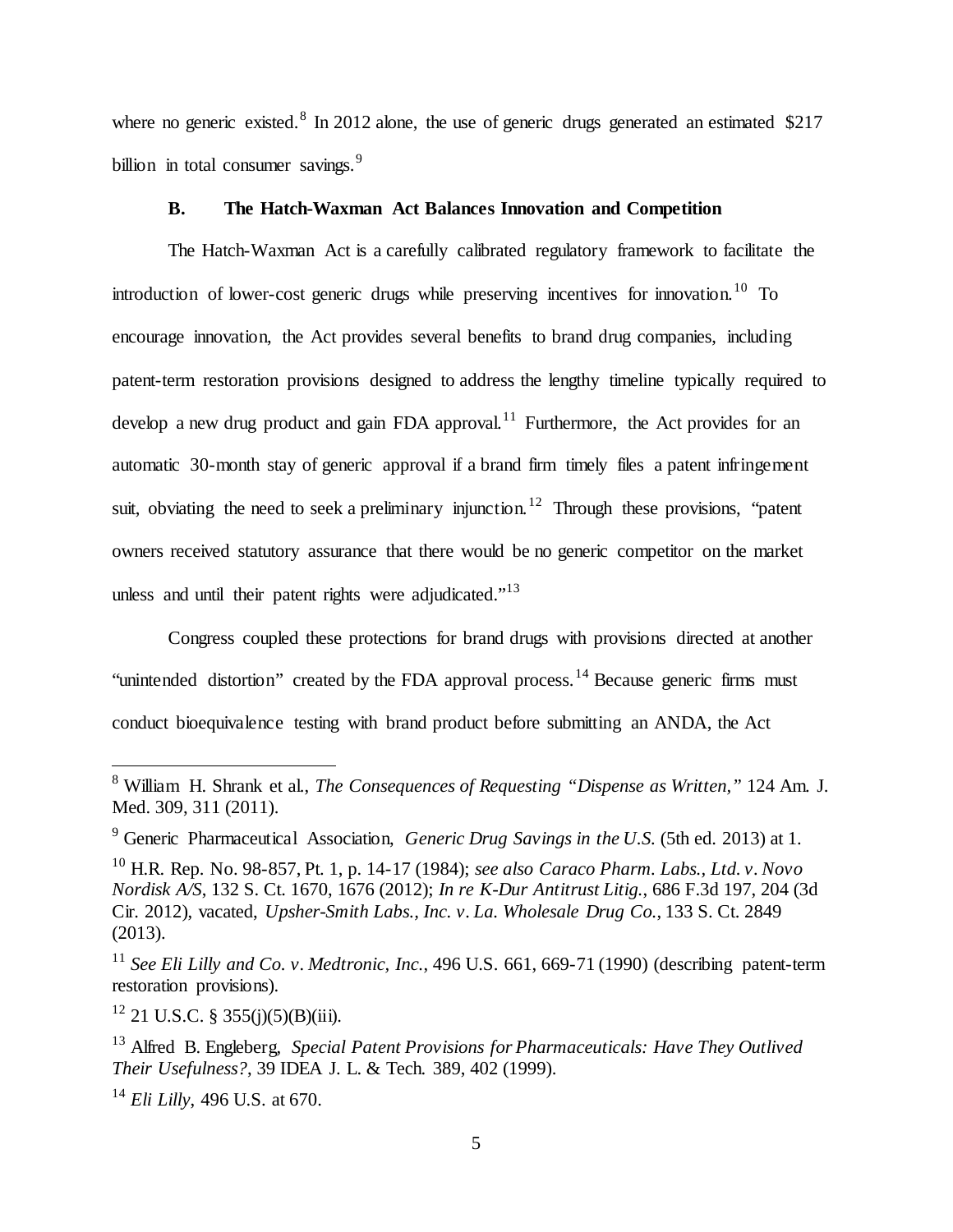provides that it "shall not be an act of infringement to make, use, offer to sell, or sell . . . a patented invention . . . solely for uses reasonably related to the development and submission of information" for FDA approval.<sup>15</sup> This provision, known as the *Bolar* Amendment, <sup>16</sup> reflects Congress's concern that if generic firms could not begin the testing necessary to submit an ANDA until the brand's patents had expired, "the patentee's *de facto* monopoly would continue for an often substantial period until regulatory approval was obtained," amounting to an "effective extension of the patent term."<sup>17</sup> The *Bolar* Amendment addresses that problem by allowing generic firms to conduct testing with brand product before patent expiration.

# **C. Improper Use of Restricted Distribution Programs May Impede Generic Competition**

Certain brand drugs are subject to distribution restrictions that may be used to prevent generic firms from accessing samples of the brand product. In many instances, these restricted distribution programs are implemented as part of FDA-mandated risk management programs known as Risk Evaluation and Mitigation Strategies (REMS). The FDA's authority to require REMS was codified in the 2007 Food and Drug Administration Amendments Act (FDAAA).<sup>18</sup> The FDA is authorized to require a REMS when necessary to ensure that a drug's benefits outweigh its risks, and the specific program can take a variety of forms. For example, a REMS might require that pharmacies selling the drug be enrolled in the REMS and that the pharmacist verify that the prescriber and patient are also enrolled before dispensing the drug. In implementing a REMS, a brand firm may restrict how the drug is distributed to patients.

 $15$  35 U.S.C. § 271(e)(1).

<sup>16</sup> The provision overruled *Roche Products, Inc. v. Bolar Pharmaceutical Co.*, 733 F.2d 858 (Fed. Cir.), *cert. denied*, 469 U.S. 856 (1984), in which the Federal Circuit had held that testing conducted to develop a generic drug was an act of infringement.

<sup>17</sup> *Eli Lilly*, 496 U.S. at 670.

<sup>18</sup> 21 U.S.C. § 355-1.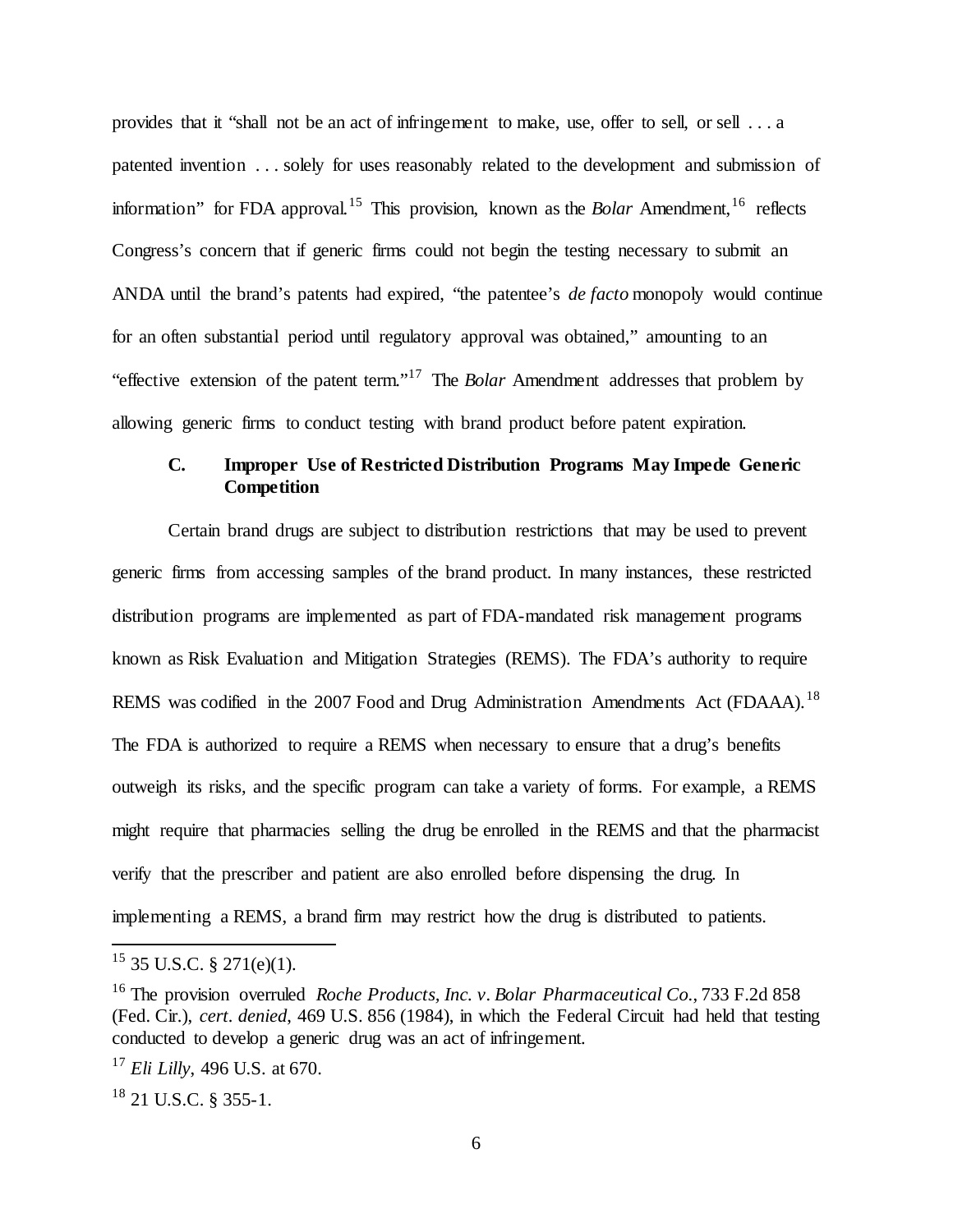Recognizing that certain REMS programs could be used to impede generic competition, Congress included language in FDAAA clarifying that REMS provisions may not be used for such purposes. FDAAA subsection f(8) states that no holder of a REMS-covered drug shall use an aspect of the REMS to "block or delay approval" of an ANDA.<sup>19</sup> Consistent with subsection f(8), the FDA has stated publicly that REMS programs should not be used to block or delay generic competition.<sup>20</sup> In appropriate circumstances, the FDA has issued letters clarifying that a particular brand firm – including Celgene itself – may sell REMS drugs subject to restricted distribution programs to particular generic firms for bioequivalence testing without violating the  $REMS.<sup>21</sup>$ 

Distribution restrictions associated with a REMS can, in fact, raise serious competitive concerns. Ordinarily, generic firms obtain needed samples of a brand product from wholesale distributors. Distribution restrictions may prevent generic firms from purchasing the brand product from these sources. In these instances, a generic firm's only remaining option may be to request to purchase the product directly from the brand firm, allowing brand firms to prevent

 $19$  21 U.S.C. § 355-1(f)(8). Congress has considered, but not enacted, proposals that would give the FDA additional authority to address the competitive issues raised by certain REMS programs.

<sup>&</sup>lt;sup>20</sup> See Center for Drug Evaluation and Research, FDA, Risk Evaluation and Mitigation Strategy (REMS) Public Meeting (July 28, 2010), at 270-71 (statement by Jane Axelrad, Associate Director of Policy, Center for Drug Evaluation and Research), *available at* http://www.fda.gov/downloads/Drugs/NewsEvents/UCM224950.pdf (hereinafter Axelrad Statement); FDA, Risk Evaluation and Mitigation Strategies; Notice of Public Meeting; Reopening of Comment Period, 75 Fed. Reg. 34453, at 34456 (June 17, 2010) (noting FDAAA subsection f(8) and requesting input on steps FDA could take "to ensure that REMS are not used to block or delay generic competition").

<sup>21</sup> *See* Verified Compl., Exh. A, *Lannett Co. v. Celgene Corp.*, No. 08-cv-3920 (E.D. Pa. Aug. 15, 2008) (letter from FDA to Celgene Corp. stating "it is not the agency's intention to permit the restrictions of the [applicable REMS program] to prevent manufacturers of generic drugs from obtaining [the brand product] for use in the bioequivalence testing necessary to obtain approval of an [ANDA]"); Axelrad Statement, *supra* note 20, at 271 (expressing FDA's willingness to issue letters stating that REMS should not be a barrier to generic access).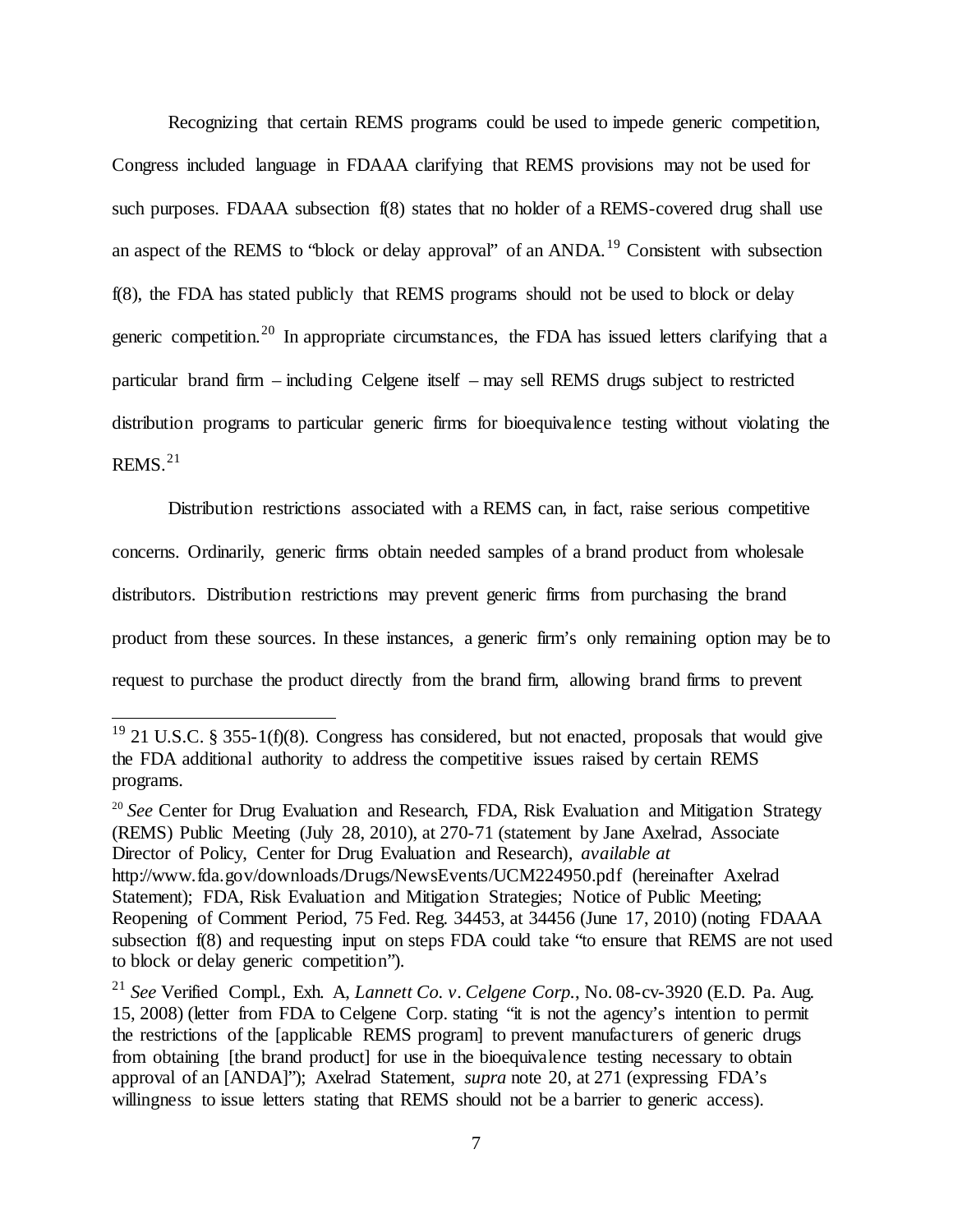generic competition simply by denying access to the product samples needed for bioequivalence testing. If successful, conduct of the type alleged in this case threatens to undermine the careful balance created by the Hatch-Waxman Act and potentially preserve a brand firm's monopoly indefinitely.

#### **III. Actions that Block Generic Access May Violate the Antitrust Laws**

Celgene seeks dismissal of Mylan's antitrust claims as a matter of law, relying on two general principles of antitrust law: first, that a private firm is ordinarily free to choose with whom it does business; and second, that vertical agreements, such as those between a manufacturer and its distributors, rarely pose any competitive concern. But these general principles are not absolute. Under certain circumstances, potentially including those Mylan alleges here, a monopolist's refusal to sell to its rivals may violate Section 2 of the Sherman Act, and vertical agreements may violate Section 1. Moreover, Celgene's claims of patent protection for its products fails to demonstrate a lack of antitrust injury. As detailed in the previous section, the unique regulatory framework governing the pharmaceutical industry may create conditions that increase the potential for anticompetitive conduct that prevents or delays generic competition. While the evidence may not ultimately support any of the Sherman Act claims in this case, the FTC respectfully submits that they are not barred as a matter of law.

#### **A. Refusing to Sell to Generic Rivals May Constitute Exclusionary Conduct**

The Supreme Court recognizes that a monopolist's refusal to deal with its rivals may, under certain circumstances, constitute exclusionary conduct supporting a violation of Section 2 of the Sherman Act.<sup>22</sup> Mylan's allegations in this case support a plausible theory of exclusionary

 <sup>22</sup> *Trinko*, 540 U.S. at 408-10; *Aspen Skiing Co. v. Aspen Highlands Skiing Corp.*, 472 U.S. 585, 601-11 (1985); *Otter Tail Power Co. v. United States*, 410 U.S. 366, 378 (1973).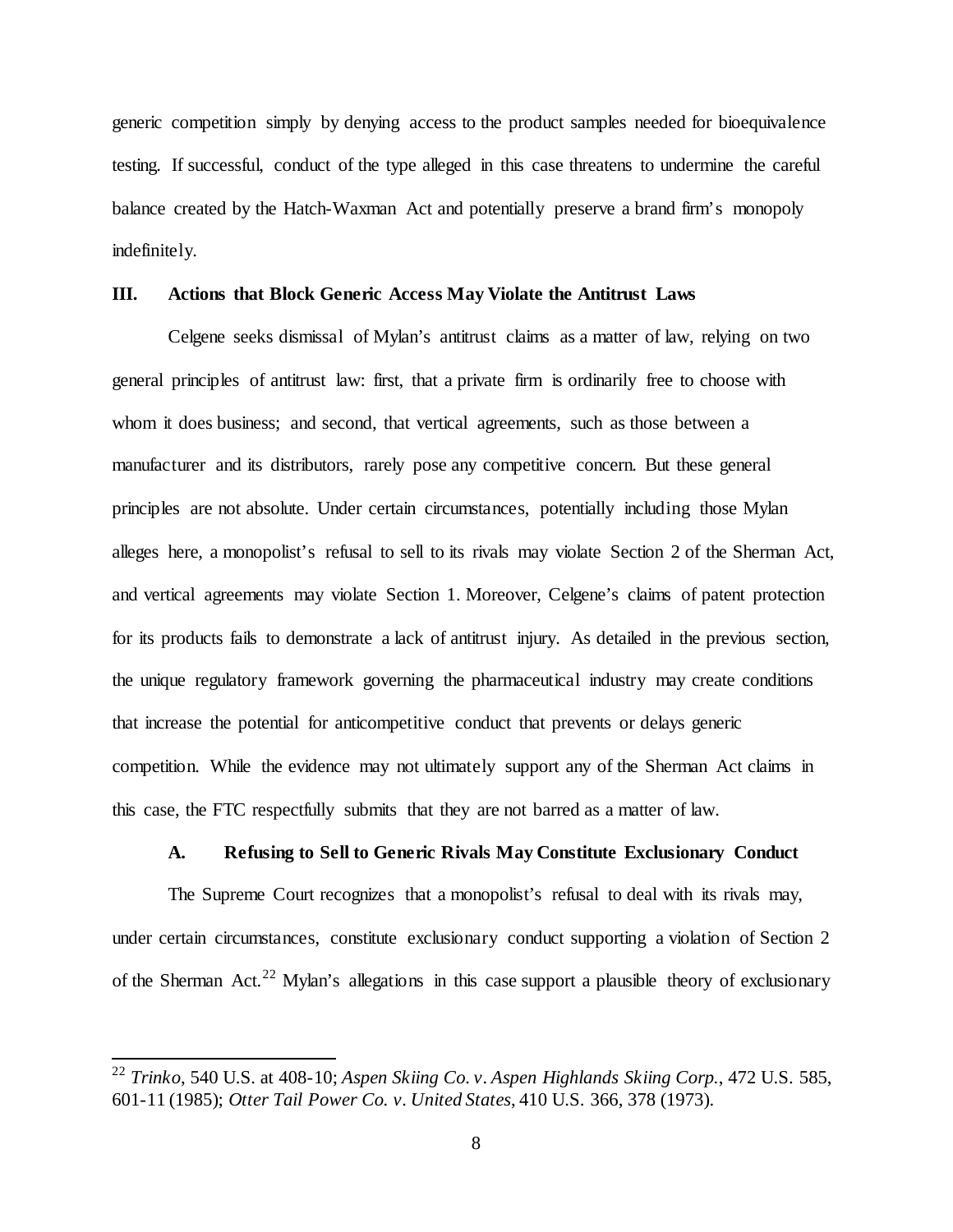conduct under this established precedent.<sup>23</sup> Moreover, the only two district courts to rule on similar allegations have denied motions to dismiss, allowing the refusal to deal claims to proceed, including an earlier case against Celgene involving the same drugs, Thalomid and Revlimid.<sup>24</sup> While neither court issued written opinions, in *Actelion*, Judge Hillman explained his ruling from the bench, explicitly stating that his decision to deny the motion to dismiss was based on his reading of Supreme Court precedent.<sup>25</sup>

# **1. Supreme Court Precedent Supports the Alleged Theory of Exclusionary Conduct**

The allegations in this case fit within the Supreme Court's existing refusal to deal precedent in *Otter Tail* and *Aspen Skiing*, as clarified in *Trinko*. In *Otter Tail*, the Supreme Court affirmed the district court's finding that defendant Otter Tail had used its monopoly in power transmission to foreclose competition in retail power distribution by denying its potential rivals access to its power transmission infrastructure.<sup>26</sup> The towns that chose to compete with Otter Tail by offering their own retail power service were dependent on Otter Tail's transmission network. Otter Tail provided transmission services to non-competing customers, and no technical limitations would have prevented it from offering the same services to the towns seeking to

 $23$  The FTC takes no position in this brief on Mylan's other theories of exclusionary conduct, including the claims that Celgene has denied access to an essential facility. *See* Mylan Compl. ¶¶ 231, 248.

<sup>24</sup> Order, *Lannett Co., Inc. v. Celgene Corp*., No. 08-cv-3920 (E.D. Pa. March 20, 2011) (Docket No. 42); Order, *Actelion Pharms. Ltd. v. Apotex, Inc*., No. 12-cv-5743 (D.N.J. Oct. 17, 2013) (Docket No. 90).

<sup>25</sup> Tr. at 115, *Actelion Pharms. Ltd. v. Apotex, Inc.*, No. 12-cv-5743-NLH (D.N.J. Oct. 17, 2013) ("When I read *Trinko* and *Aspen Highlands*, I look at those cases through the lens of -- the case now almost a hundred years old, *Colgate* and *Otter Tail*, it suggests to me that the proper application of the antitrust laws is almost always a fact-specific one and, indeed, an industryspecific one.").

 $26$  410 U.S. at 370-72, 377-78.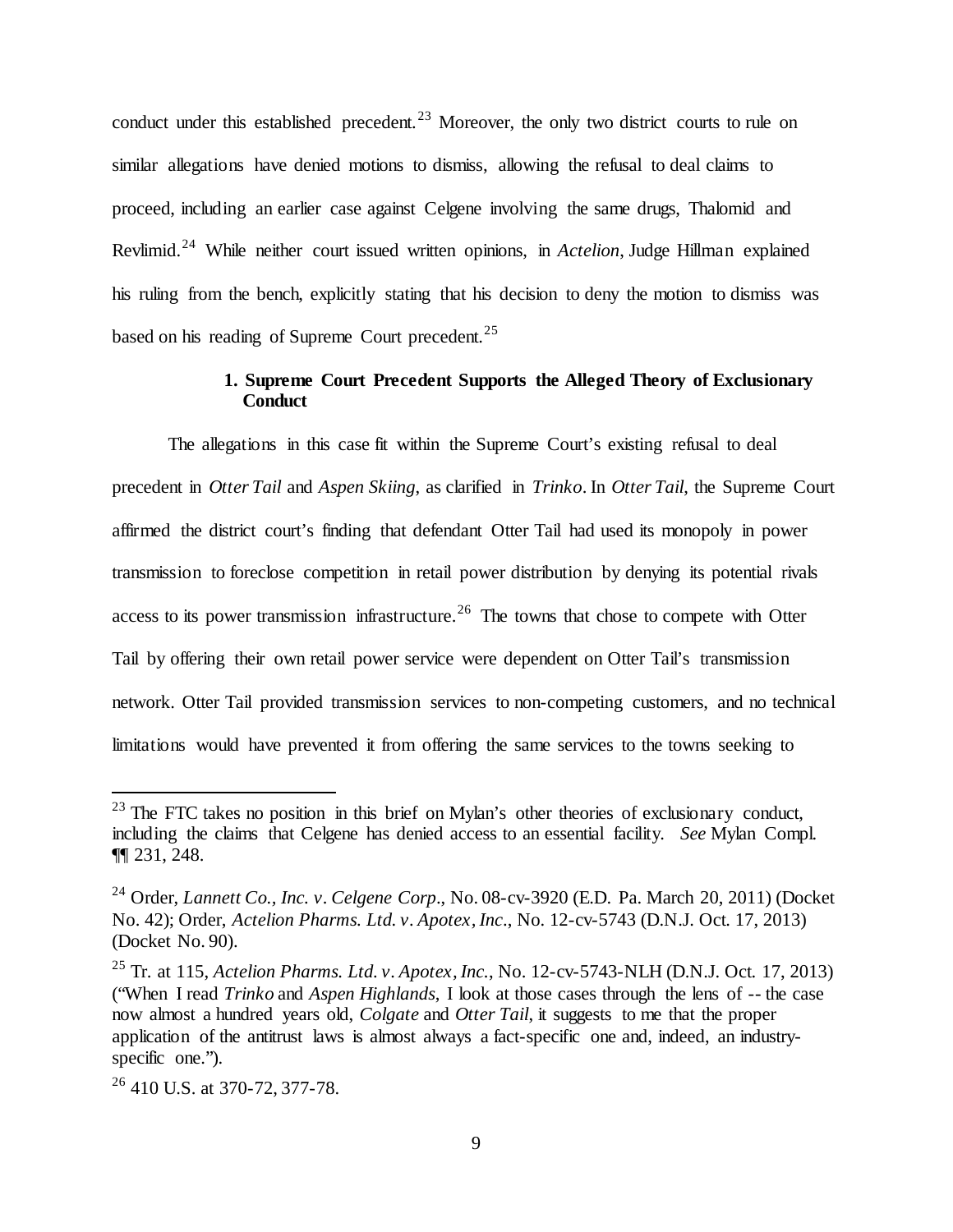establish their own competing retail systems. The Supreme Court therefore affirmed the district court's finding that Otter Tail's refusals were "solely to prevent municipal power systems from eroding its monopolistic position."<sup>27</sup> Notably, the Court's decision was not based on a prior course of dealing between Otter Tail and the towns, and the Court recognized that Section 2 applies to conduct aimed at foreclosing even "potential entrants."<sup>28</sup>

In *Aspen Skiing*, the Supreme Court upheld liability based on defendant Ski Co.'s decision to terminate a joint four-mountain ski pass with plaintiff Highlands, combined with Ski Co.'s refusal either to sell its tickets to Highlands at full retail price or to honor vouchers from Highlands' customers. In analyzing Highlands' Section 2 claim, the Court began by noting that a firm's general right to refuse to deal with other firms is not "unqualified."<sup>29</sup> The Court then evaluated whether Ski Co.'s conduct was exclusionary, noting that if "a firm has been 'attempting to exclude rivals on some basis other than efficiency,' it is fair to characterize its behavior as predatory."30 The Court further explained that "exclusionary" conduct is identifiable by its tendency to "impair the opportunities of rivals" and "either does not further competition on the merits or does so in an unnecessarily restrictive way."31 Applying these standards, the Court went on to conclude that Ski Co.'s refusal to accept compensation at full retail price "supports an inference that Ski Co. was not motivated by efficiency concerns and that it was willing to sacrifice short-run benefits . . . in exchange for a perceived long-run impact on its smaller

 <sup>27</sup> *Id.* at 378.

<sup>28</sup> *Id.* at 377.

<sup>29</sup> 472 U.S. at 601.

<sup>30</sup> *Id.* at 605 (quoting Robert Bork, *The Antitrust Paradox* 138 (1978)).

 $31$  *Id.* at 605, n.32 (quoting Phillip Areeda & Donald F. Turner, *Antitrust Law* 79 (1978)).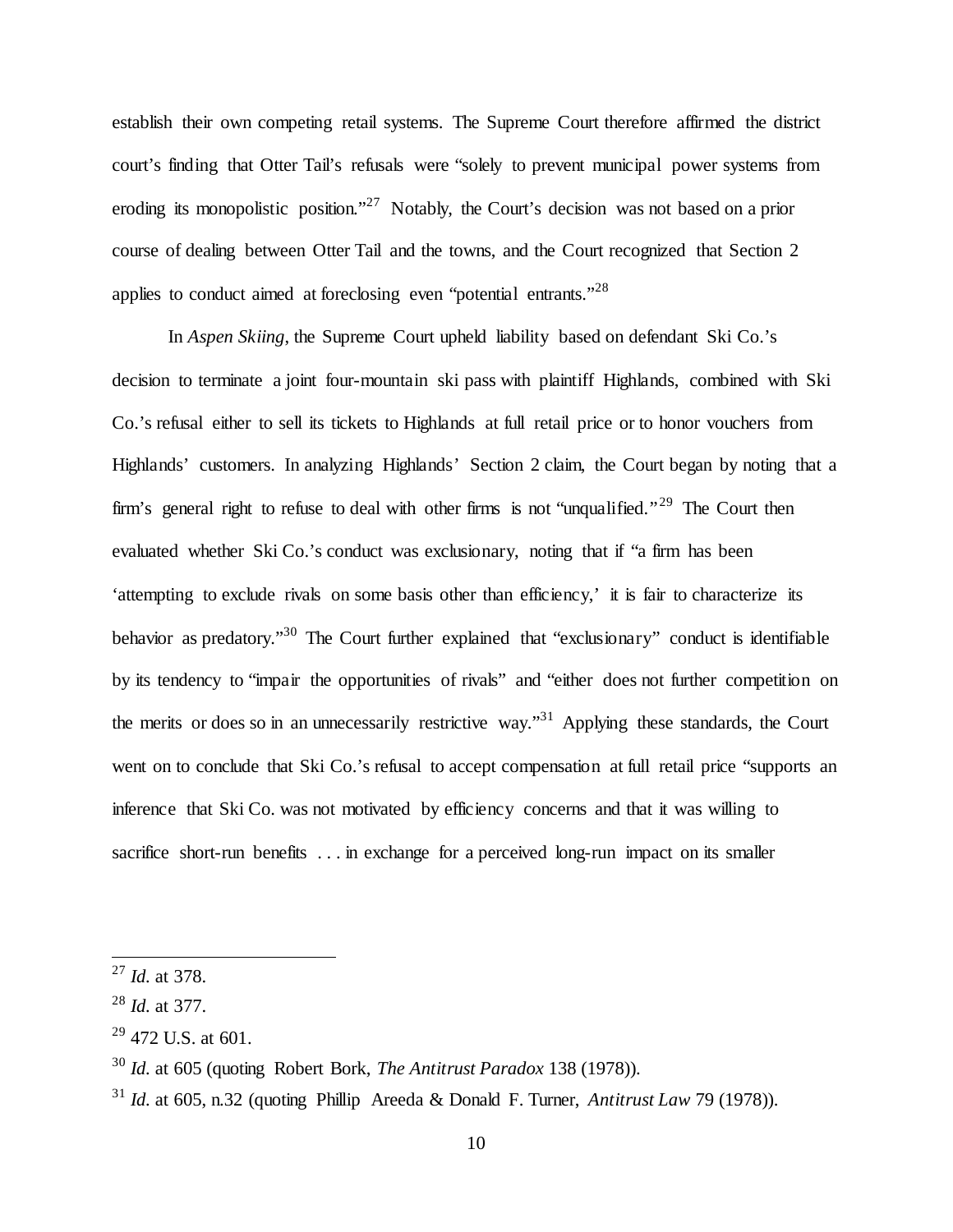rival."32 The Court emphasized the lack of evidence that Ski Co.'s conduct was supported by a legitimate, pro-competitive justification.  $33$ 

In *Trinko*, the Supreme Court relied on its decisions in *Aspen Skiing* and *Otter Tail* to explain why Verizon's alleged refusals did not fall within that precedent.<sup>34</sup> In explaining why Verizon's alleged failure to provide the interconnection services mandated by the Telecommunications Act of 1996 was not an unlawful refusal to deal, the Court explained that it has been cautious in recognizing new exceptions to the general principle that a monopolist is ordinarily free to refuse to deal with its rivals.<sup>35</sup> But the Court identified three distinguishing circumstances supporting liability in *Aspen Skiing* and *Otter Tail* that were lacking in *Trinko*. 36 Mylan's allegations in this case meet all three of these circumstances.

First, the *Trinko* Court explained that, in *Aspen Skiing*, the "unilateral termination of a voluntary *(and thus presumably profitable)* course of dealing suggested a willingness to forsake short-term profits to achieve an anticompetitive end."<sup>37</sup> Celgene argues that both "prior dealings" *and* profit sacrifice are necessary to allege a duty to deal."<sup>38</sup> Although some courts in other circuits have interpreted *Trinko* to require a prior course of dealing,<sup>39</sup> neither the Supreme Court

 $32$  *Id.* at 610-11.

<sup>&</sup>lt;sup>33</sup> In this case, Celgene may ultimately demonstrate that its refusal to sell to Mylan is supported by a legitimate business justification. While Celgene raises several justifications in its brief, *see*  Celgene Brief at 17-18, for purposes of this Motion Mylan's contrary allegations are accepted as true. *See* Mylan Compl. ¶¶ 164, 170.

<sup>34</sup> *Trinko*, 540 U.S. at 408-10.

<sup>35</sup> *Id.* at 408.

<sup>36</sup> *Id.* at 408-410.

<sup>&</sup>lt;sup>37</sup> *Id.* at 409 (emphasis in original).

<sup>38</sup> Celgene Br. at 16 (emphasis added).

<sup>&</sup>lt;sup>39</sup> *See, e.g., In re Adderall XR Antitrust Litig.*, \_\_ F.3d \_\_, 2014 WL 2565832, at \*5 (2d Cir. June 9, 2014); *Covad Commc'ns Co. v. BellSouth Corp.*, 374 F.3d 1044, 1049 (11th Cir. 2004).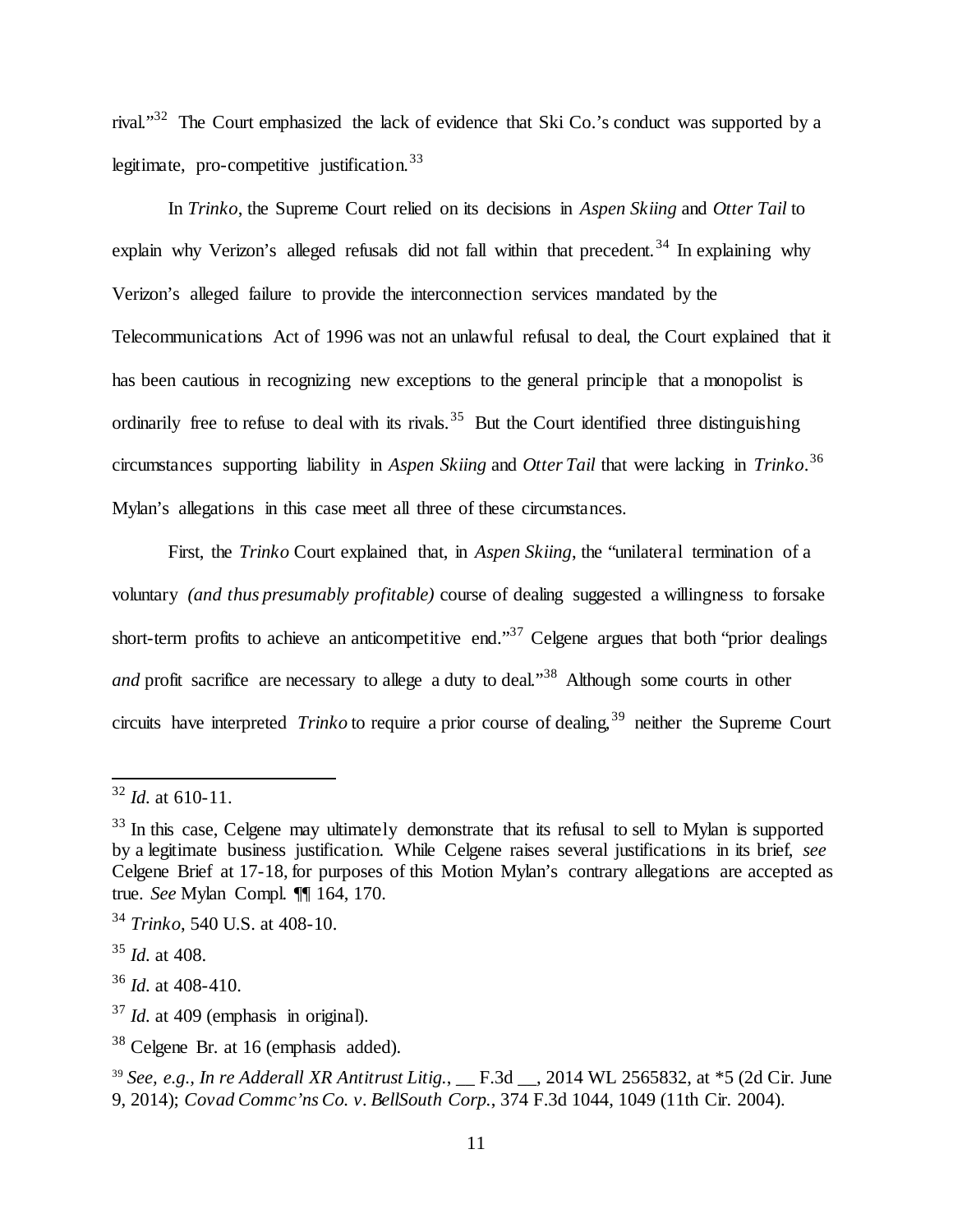nor the Third Circuit has ever held that a prior course of dealing is an essential element of a refusal to deal claim.<sup>40</sup> Rather, the Court in *Trinko* recognized the termination of prior dealing as evidence suggesting profit sacrifice, but not an independent element of the claim itself.

*Otter Tail* makes no mention of a prior course of dealing, and *Trinko*'s discussion of both *Aspen Skiing* and *Otter Tail* undermines the logic of Celgene's position. In *Aspen Skiing*, the existence of a prior course of dealing was significant not as a predicate for liability, but because the voluntary nature of the prior dealing supported the inference that Ski Co.'s foregone sales were profitable, providing evidence that its decision to terminate the arrangement was anticompetitive. <sup>41</sup> In *Trinko*, by contrast, there was no basis to presume that the prior dealing between Verizon and its rivals was profitable for Verizon, as it was compelled by statute, not voluntary. Absent a similar presumption of profitability, the prior dealing between the parties was less probative of whether Verizon's refusal to deal was anticompetitive. In this case, Mylan has asserted plausible allegations that Celgene sells its products at a substantial profit, and that its refusal to sell to generic rivals may provide evidence of its willingness to sacrifice profitable sales in the short run in order to protect its long-term monopoly profits.<sup>42</sup>

Moreover, a prior voluntary course of dealing is not the only way to show that refused sales would have been profitable. In fact, under certain circumstances a prior course of dealing

<sup>&</sup>lt;sup>40</sup> The Third Circuit has not had occasion to rule on this issue, but dicta in *Broadcom Corp. v. Qualcomm Inc.,* 501 F.3d 297, 316 (3d Cir. 2007), supports the view that antitrust analysis should focus on the economic significance of a refusal rather than the specific form it takes. While Celgene cites *Broadcom* for the proposition that both prior dealing and profit sacrifice are required to allege an illegal refusal to deal, Celgene Br. at 16, the case does not support that position. Like the Supreme Court in *Trinko*, the Third Circuit described the termination of the joint ticket in *Aspen Skiing* as evidence of "the defendant's willingness to forego short-run profits for anticompetitive purposes." 501 F.3d at 316.

<sup>41</sup> *See Trinko*, 540 U.S. at 409.

 $42$  Mylan Compl.  $\P\P$  10, 233.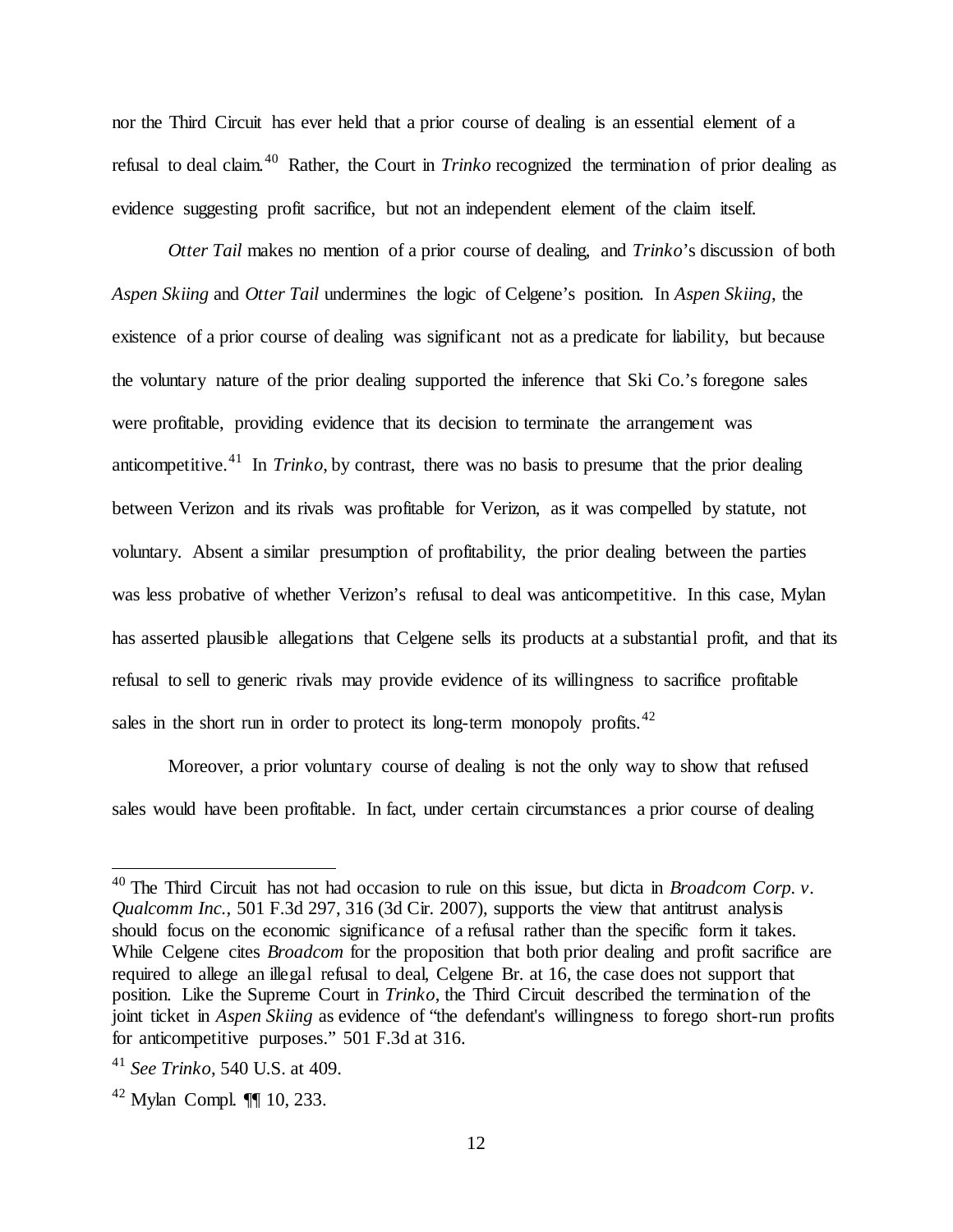alone may not necessarily provide particularly reliable evidence that a subsequent refusal is anticompetitive. Indeed, some courts and commentators have cautioned against focusing on the termination of a voluntary course of dealing in *Aspen Skiing*, reasoning that a monopolist may choose to terminate a once-profitable arrangement for legitimate, pro-competitive reasons. For example, Judge Posner has explained that it would be "perverse" to make the "encouraging gestures" of a prior course of dealing the "fulcrum of an antitrust violation."<sup>43</sup> Instead, the "essential feature" of viable refusal to deal cases is "a monopoly supplier's discriminating against a customer because the customer has decided to compete with it."<sup>44</sup> Echoing these concerns, the Tenth Circuit has explained that the "initial decision to adopt one business model" should not "lock the resort into that approach and preclude adoption of the other at a later time."<sup>45</sup> In the Tenth Circuit's view, the "critical fact" from *Aspen Skiing* was not the termination of the joint pass itself, but the fact that the defendant had sacrificed short-term profits without a valid business justification.<sup>46</sup>

This interpretation is further supported by the second distinguishing feature the *Trinko*  Court highlighted when addressing *Aspen Skiing*: Ski Co.'s "unwillingness to renew the ticket even if compensated at retail price."<sup>47</sup> This fact provided additional evidence of Ski Co.'s willingness to forgo profitable sales in the short run, "suggesting a calculation that its future

 <sup>43</sup> *Olympia Equip. Leasing Co. v. W. Union Tel. Co.*, 797 F.2d 370, 376 (7th Cir. 1986).

<sup>44</sup> *Id.* at 377; *see also Trinko*, 540 U.S. at 410 (describing *Otter Tail* as a case where "the defendant was already in the business of providing a service to certain customers . . . , and refused to provide the same service to other customers").

<sup>45</sup> *Christy Sports LLC v. Deer Valley Resort Co., Ltd.*, 555 F.3d 1188, 1196 (10th Cir. 2009). <sup>46</sup> *Id.* at 1197.

<sup>47</sup> *Trinko*, 540 U.S. at 409 (emphasis in original).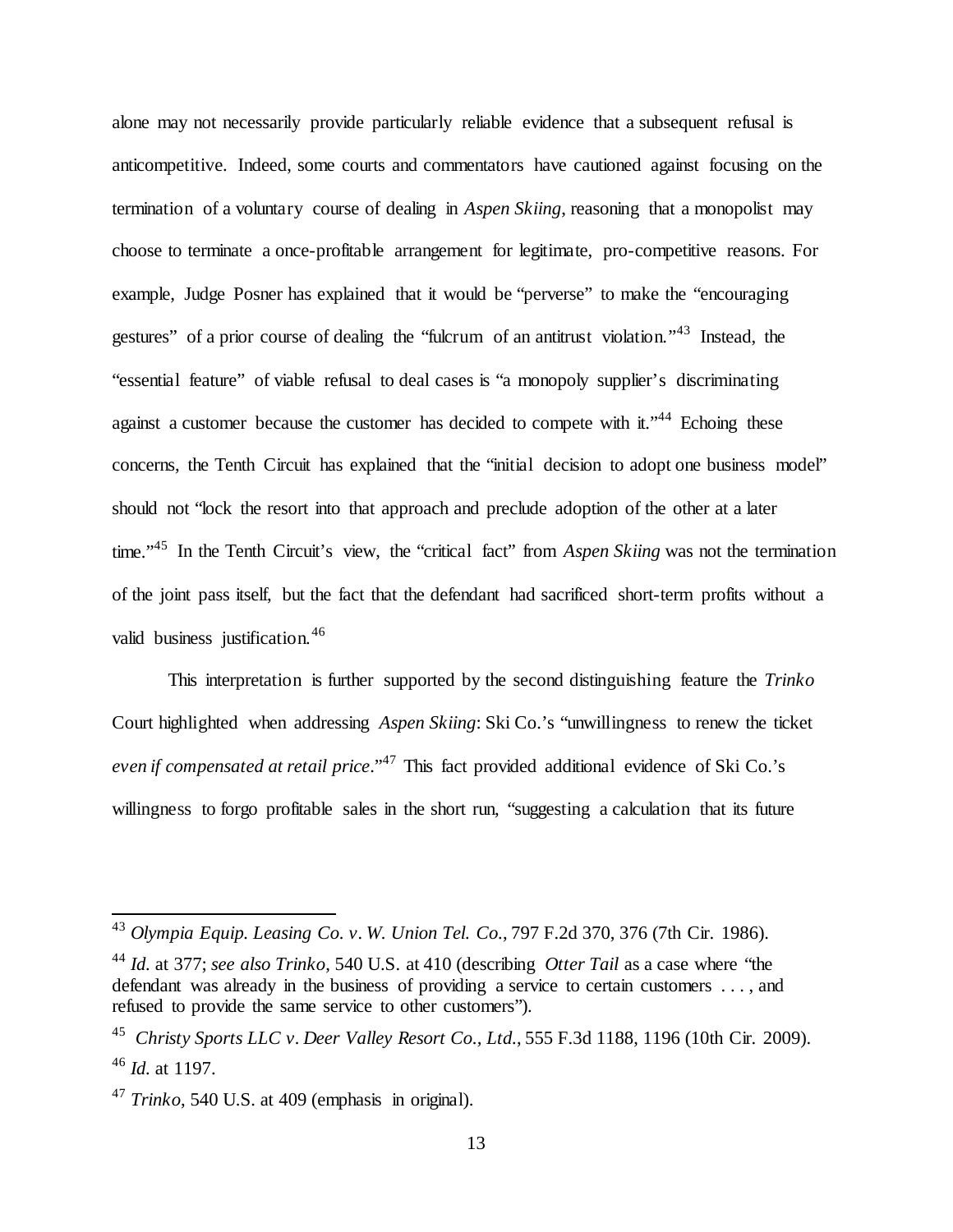monopoly retail price would be higher."<sup>48</sup> Since Verizon would have been compensated at a statutory cost-based rate of compensation rather than at its market rates, its refusal did not necessarily provide evidence that its conduct was anticompetitive. In this case, however, Mylan's allegations that it would be willing to compensate Celgene at full retail price support an inference, like in *Aspen Skiing*, that the refused sales would have been profitable.<sup>49</sup>

As a third distinguishing factor, the *Trinko* Court explained that in both *Aspen Skiing* and *Otter Tail*, the defendant refused to sell something it was "already in the business of providing," rather than new services or products that are "not otherwise marketed or available to the public."50 *Trinko* involved allegations that Verizon had failed to fulfill its statutory obligations under the 1996 Telecommunications Act, which required the company to design and implement new systems to enable interconnection with its rivals. In this case, by contrast, Celgene is in the business of selling Thalomid and Revlimid, and Mylan is requesting access to samples of these products in the same form, and at the same price, as they are sold to the public.<sup>51</sup> Notably, Mylan has alleged that Celgene has provided Thalomid and Revlimid to non-competitor research organizations to conduct clinical studies using the drugs, outside the restricted distribution networks used to distribute the drugs to patients.<sup>52</sup> These allegations—that Celgene is willing to provide access to non-competitors, despite its distribution restrictions, but refuses to provide access to its potential competitors, even if compensated at full retail price—support a viable theory of exclusionary conduct under existing precedent.

 <sup>48</sup> *Id.*

<sup>49</sup> Mylan Compl. ¶¶ 88, 143.

<sup>50</sup> *Trinko*, 540 U.S. at 410.

<sup>51</sup> *See* Mylan Compl. ¶¶ 88, 143.

 $52$  *Id.* **[161-63.**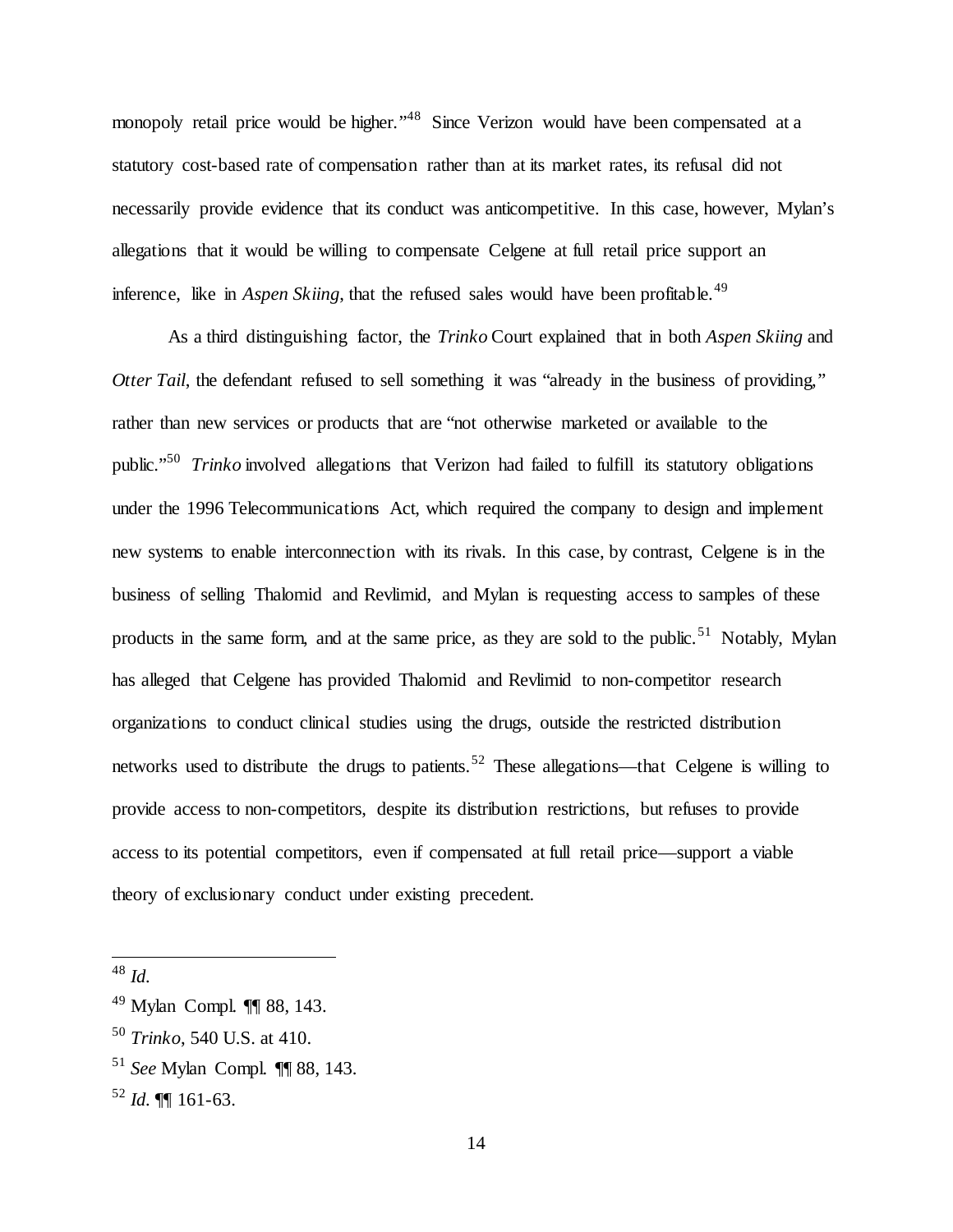In addition, the relief sought in this case does not seem to raise the policy concerns with "enforced sharing" the Court identified in *Trinko*: (1) reducing the incentive for the monopolist and its rivals to invest in the shared asset; (2) setting the terms and conditions on which the monopolist must deal; and (3) inadvertently encouraging collusion between the monopolist and its would-be rivals.<sup>53</sup> First, allowing potential generic competitors to purchase product samples from the brand would not undermine the incentive to invest; it would simply maintain the incentive structure Congress created in the Hatch-Waxman Act, under which Celgene retains the ability to exert its patent rights. Second, as Celgene already routinely sells the products to retail and wholesale customers and provides access to research organizations, a one-time sale of a limited quantity to Mylan would not entail the potential expense and effort the Court feared might be required of Verizon in *Trinko*. <sup>54</sup> Finally, the risk of collusion here is remote because the remedy would not require an ongoing commercial relationship, just a one-time sale. The allegations in this case therefore fall within the established contours of the Supreme Court's refusal to deal precedent.

# **2. Conduct that Prevents Generic Competition May Undermine the Goals of the Hatch-Waxman Act**

Celgene makes two arguments grounded in food and drug law to support its position that it has no antitrust duty to deal with potential generic competitors. It claims that the Court should not impose a duty to deal under antitrust law because: (1) Congress has considered and failed to include an explicit duty as part of FDAAA; and (2) Mylan could just develop new drugs rather than generic versions of Celgene's.<sup>55</sup> Both arguments ignore the aim of the broader statutory

 $53$  540 U.S. at 407-08.

<sup>54</sup> *Id.* at 410; *see* Mylan Compl. ¶ 143.

<sup>55</sup> Celgene Br., at 20, 22.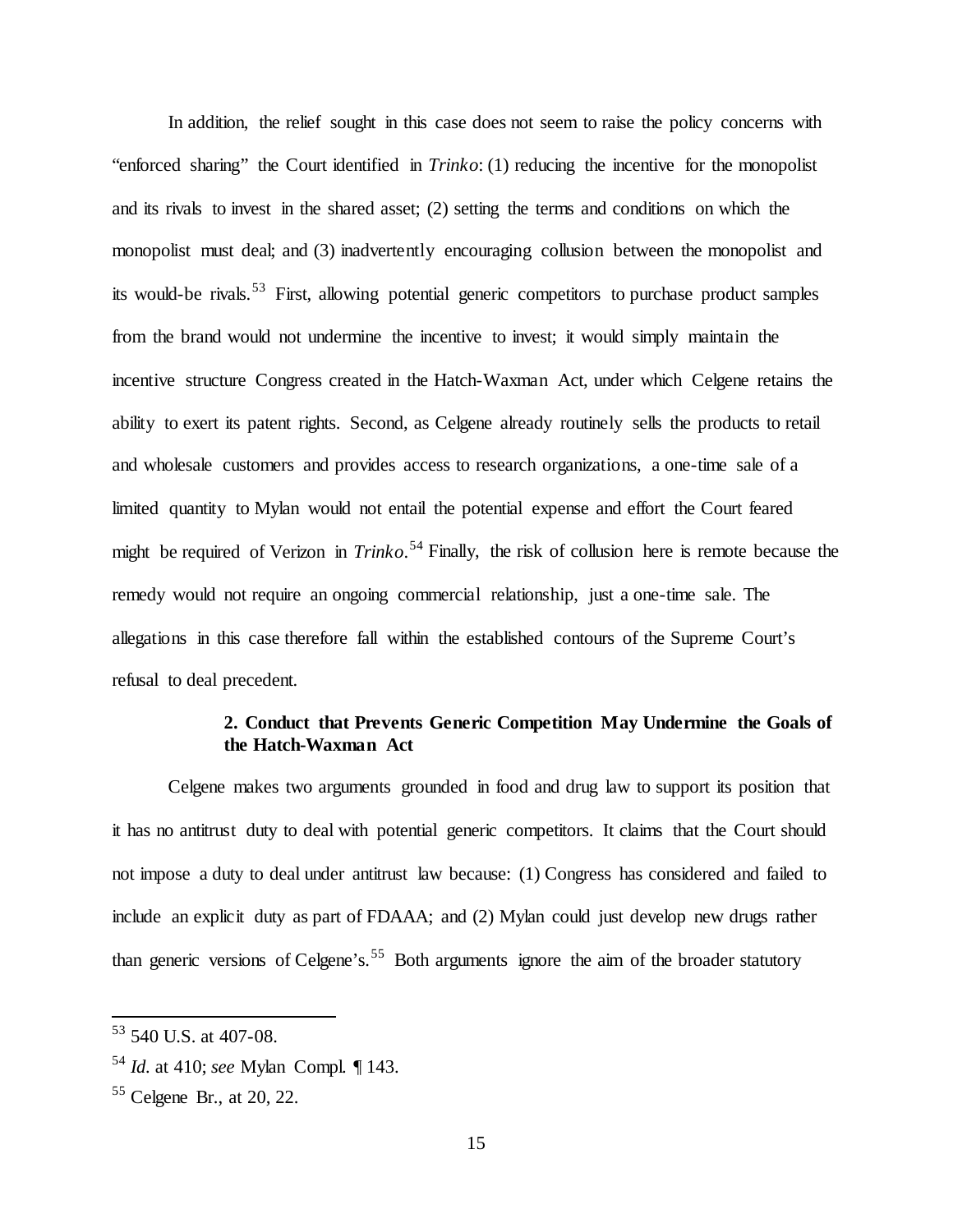framework described earlier, with Congress passing the Hatch-Waxman Act at least in part to encourage the development of generic drugs.

Regarding Celgene's first argument, FDAAA included a clear statement that REMS should not be used to "block or delay approval" of an ANDA.<sup>56</sup> And as for Congress's failure to create an explicit duty to sell samples, *Otter Tail* is directly on point. There, Congress had considered legislation that would have created an explicit statutory obligation for Otter Tail to supply transmission services, but did not include that requirement in the final legislation.<sup>57</sup> The Supreme Court held, however, that Congress's decision not to impose an explicit statutory requirement to deal does not bar antitrust liability for a monopolist's refusal to deal.<sup>58</sup> Under these circumstances, the ordinary principles of antitrust law apply, and a regulated monopolist's refusal to deal may violate the Sherman Act.<sup>59</sup>

Regarding Celgene's second argument, Mylan's ability, in theory, to develop brand drugs rather than generic versions of Celgene's drugs is irrelevant and certainly does not immunize an otherwise exclusionary refusal to deal. Congress created a mechanism in the Hatch-Waxman Act to spur generic entry, thereby increasing price competition in prescription drug markets. The Supreme Court in *Trinko* noted that antitrust analysis should "reflect the distinctive economic and legal setting of the regulated industry to which it applies."<sup>60</sup> As the Third Circuit has explained, this guidance is "particularly relevant" to the pharmaceutical industry, in which Congress has drawn a "careful line between patent protection and the need to provide incentives

 $56$  21 U.S.C. § 355-1(f)(8).

<sup>57</sup> *Otter Tail*, 410 U.S. at 374.

<sup>58</sup> *Id.* at 375.

<sup>59</sup> *Id.* at 374,-75.

<sup>60</sup> *Trinko*, 540 U.S. at 411 (citation and quotation marks omitted).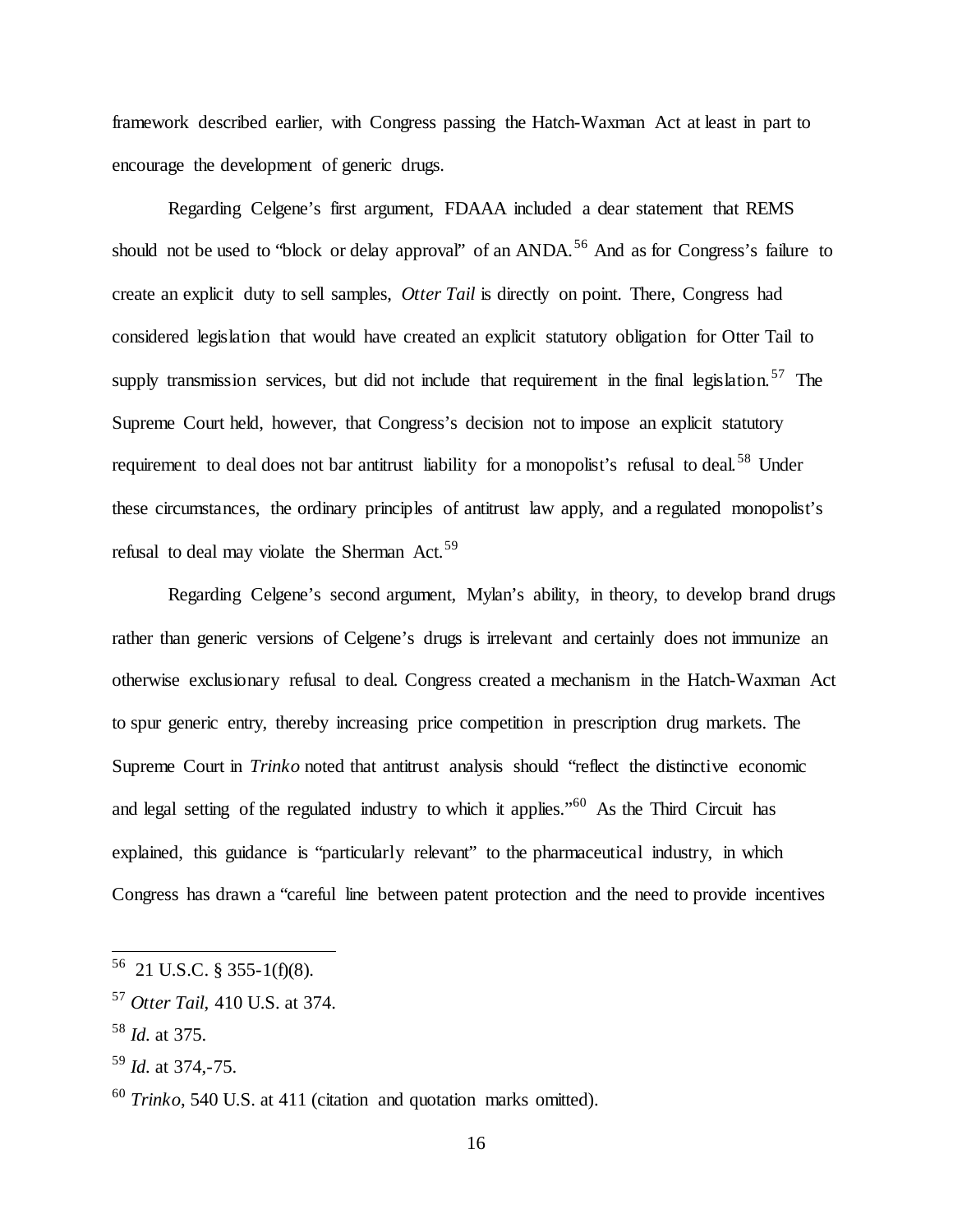for competition."<sup>61</sup> In this context, antitrust analysis is consistent with the goals of the Hatch-Waxman Act, including Congress's interest in "increas [ing] the availability of low cost generic drugs."62 If brand firms are able to block generic competition by denying access to the product samples needed to obtain FDA approval, this conduct may prevent the Hatch-Waxman framework from functioning as Congress intended.

# **B. Distribution Agreements Are Not Immune from Antitrust Scrutiny**

In addition to its Sherman Act Section 2 claims, Mylan also alleges that restrictions in Celgene's agreements with its distributors violate Section 1 of the Sherman Act, which prohibits unreasonable agreements in restraint of trade. Compared to horizontal agreements among competitors, vertical agreements—such as those between a manufacturer and its distributor—are generally pro-competitive and less likely to pose competitive concern. In some instances, however, vertical agreements may have the effect of reducing competition among horizontal competitors and may therefore violate Section 1. Vertical agreements are properly analyzed under the rule of reason.  $63$ 

Courts have held that when the parties to an agreement are a single economic entity rather than "separate economic actors pursuing separate economic interests," they cannot, as a matter of law, be liable under Section  $1<sup>64</sup>$  Celgene argues that this doctrine shields its distribution agreements because its distributors have no "competitive interest in excluding

 <sup>61</sup> *K-Dur*, <sup>686</sup> F.3d at 216-17.

<sup>62</sup> *Id.* at 217.

<sup>63</sup> *See Leegin Creative Leather Prods., Inc. v. PSKS, Inc.*, 551 U.S. 877 (2007); *Bus. Elecs. Corp. v. Sharp Elecs. Corp.*, 485 U.S. 717, 726-27 (1988).

<sup>64</sup> *Copperweld Corp. v. Independence Tube Corp*., 467 U.S. 752, 769-71 (1984); *see also American Needle, Inc. v. Nat'l Football League*, 130 S. Ct. 2201, 2211-12 (2010) (rejecting claim that NFL teams were a single entity, while noting that economic realities, rather than legal form, control the single-entity analysis).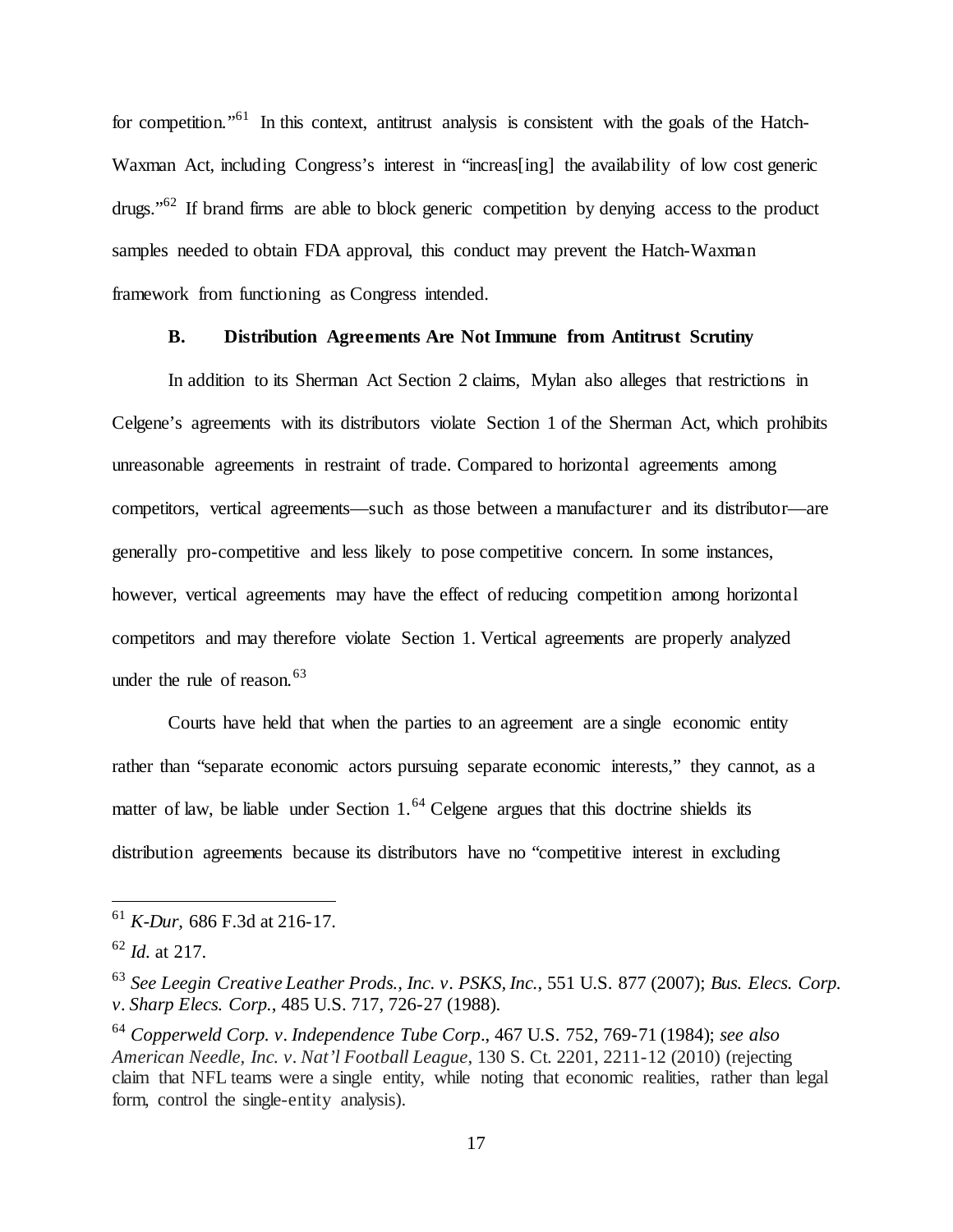Mylan" and the agreement does not "bring together economic power that was previously pursuing divergent goals."<sup>65</sup> But there is no requirement "that vertically aligned co-conspirators must share an identical anticompetitive motive."<sup>66</sup> Instead, as the Supreme Court recently articulated in *American Needle*, the single-entity doctrine examines not whether parties to an agreement have a specific interest in the anticompetitive end, but rather whether the agreement "joins together separate decisionmakers,"<sup>67</sup> that is, whether those entities are distinct economic actors. Thus, in holding that the various NFL teams were not a single entity, the Court noted that although they may share certain common interests, "they are still separate, profit-maximizing entities, and their interests . . . are not necessarily aligned."<sup>68</sup> The vertical nature of an agreement, such as a standard distribution agreement between separate firms at different levels of the supply chain, does not transform the parties into a single economic entity for antitrust purposes.

Celgene's related argument—that its agreements are immune because its distributors are its "agents" with "no independent interest in reducing competition"—fares no better.<sup>69</sup> Courts have recognized that an agency relationship may exist where the second entity is "in effect, an inseparable part of  $[the principal's]$  structure" such that they "constituted one economic unit."<sup>70</sup> But Celgene cannot plausibly contend—let alone establish as a matter of law—that large

 $65$  Celgene Br. at 25-27.

<sup>66</sup> *Fineman v. Armstrong World Indus., Inc.*, 980 F.2d 171, 213 (3d Cir. 1992); *see also* P. Areeda & H. Hovenkamp, *Antitrust Law* ¶1408d at 48 (2d ed. 2003) ("[T]he legal convention of treating express promises in the vertical context as § 1 contracts or conspiracies is well established, notwithstanding an unwilling dealer.").

 $67$  130 S. Ct. at 2212.

<sup>68</sup> *Id.* at 2213.

 $69$  Celgene Br. at 26.

<sup>70</sup> *Siegel Transfer, Inc. v. Carrier Express, Inc.*, 54 F.3d 1125, 1135 (3d Cir. 1995).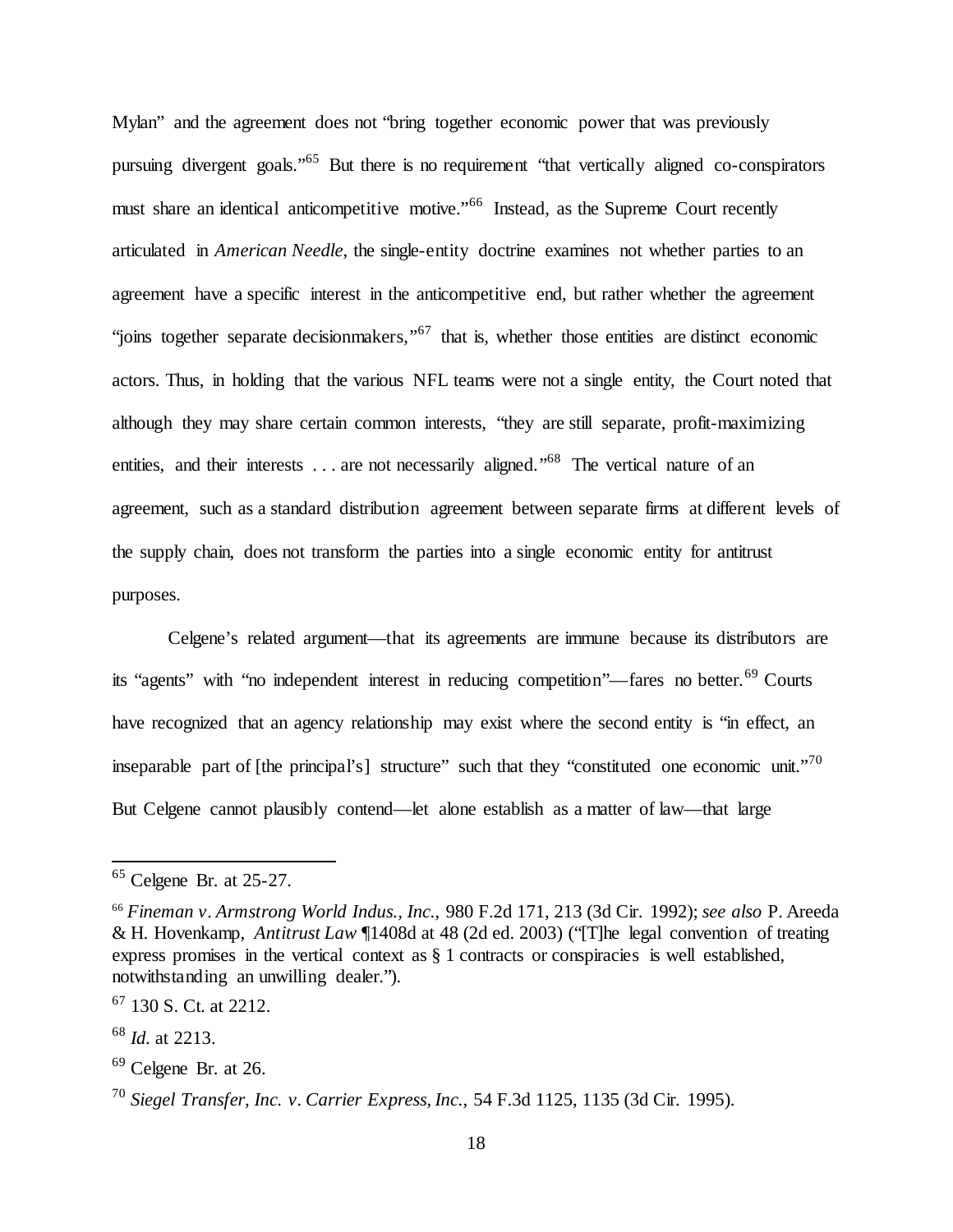pharmaceutical distributors and retailers, such as CVS/Caremark, are "in effect, an inseparable part of [Celgene's] structure."<sup>71</sup>

Finally, as to Celgene's argument that FDA's REMS process mandates the restrictions contained in its distribution agreements, this claim involves disputed questions of fact. Mylan has alleged that Celgene has used the REMS restrictions as a "pretext" to prevent generic firms from acquiring samples.<sup>72</sup> According to Mylan, FDA has informed Celgene that it will exercise its discretion to allow Celgene to sell samples to Mylan.<sup>73</sup> In those circumstances, Mylan may be able to show that FDA would also allow Celgene to sell samples to Mylan through its distributors.

### **C. Celgene's Patents Alone Do Not Demonstrate a Lack of Antitrust Injury**

Finally, Celgene argues that Mylan cannot demonstrate antitrust injury on the ground that "the antitrust laws do not protect infringing competition" and "Celgene's patents stand in the way" of lawful competition.<sup>74</sup> At this stage of the approval process, however, Mylan merely seeks to perform the testing with the brand product needed to seek FDA approval, an activity that is explicitly exempted from patent infringement liability.<sup>75</sup> Indeed, as discussed above, the purpose of the *Bolar* Amendment was to prevent an "unintended distortion" of the patent laws that would effectively extend the patent holder's "de facto monopoly."<sup>76</sup> The Hatch-Waxman Act paired certain benefits for brand firms with offsetting provisions designed to facilitate generic competition. If a brand firm can effectively block generic firms from accessing brand

<sup>74</sup> Celgene Br. at 6.

 <sup>71</sup> *Id.* 

 $72$  Mylan Compl. 17.

 $^{73}$  Mylan Compl. ¶ 91.

 $^{75}$  35 U.S.C. § 271(e)(1).

<sup>76</sup> *Eli Lilly*, 496 U.S. at 670.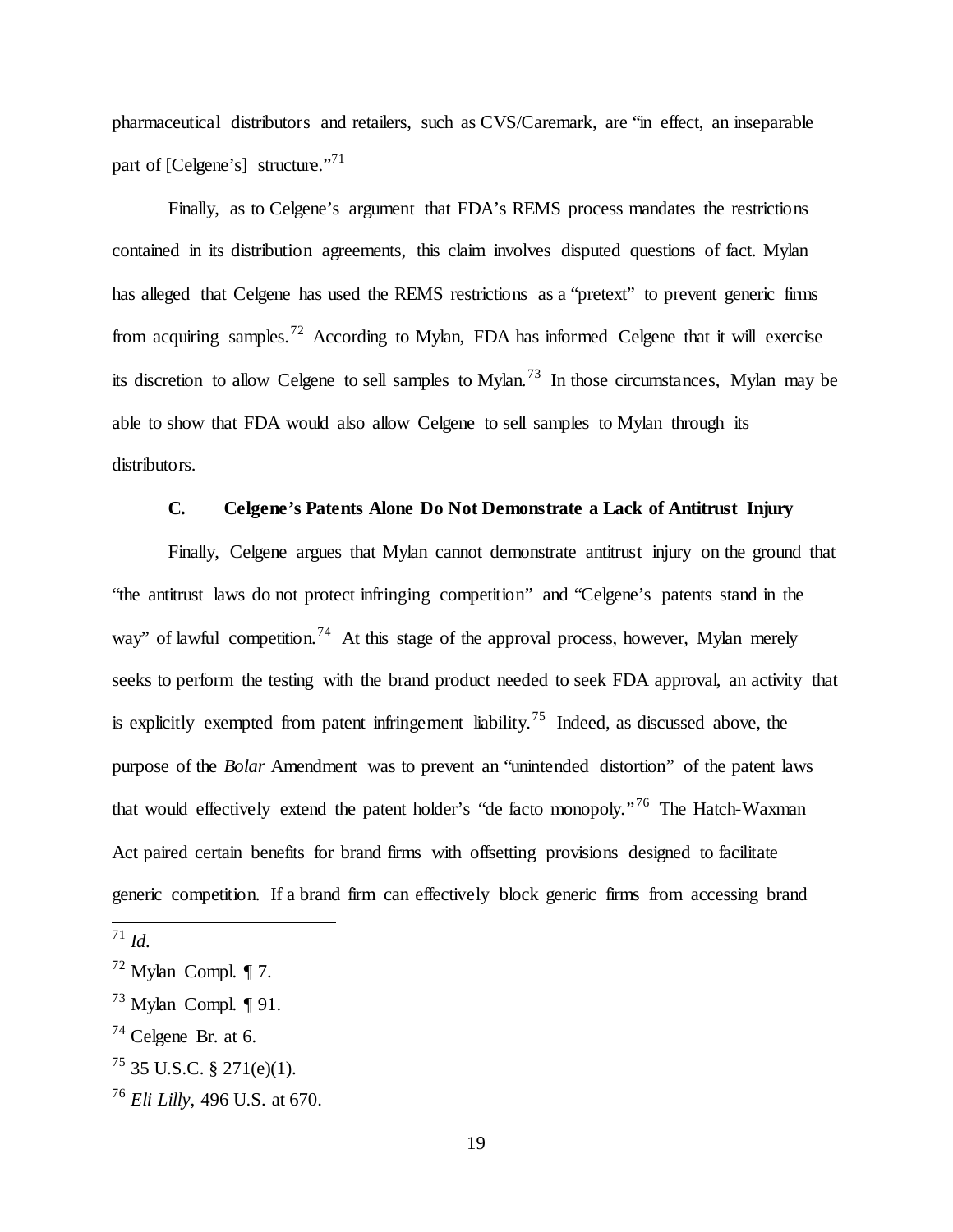product for bioequivalence testing, it may be able to continue to prevent generic competition even after its patents on these products expire. If successful, this conduct could upset the balance of the Hatch-Waxman Act and, more broadly, undermine the core principle of the patent system that patents have a limited duration.

If Mylan is able to file an ANDA, and that ANDA includes a certification that a Celgene patent is invalid or not infringed, Celgene may properly seek to enforce its patent rights by filing an infringement action. At that point, Celgene's patents *may* stand in the way of lawful competition. But they may not. As the Supreme Court recently recognized in *FTC v. Actavis*, ''[t]he patent here may or not be valid, and may or may not be infringed."<sup>77</sup> Thus, "to refer. . . simply to what the holder of a valid patent could do does not answer the antitrust question."78 Thus, Celgene's assertions that it holds valid patents for Thalomid and Revlimid do not by themselves demonstrate a lack of antitrust injury.

#### **IV. Conclusion**

In considering Celgene's motion, the FTC respectfully requests that this Court carefully consider the unique regulatory framework governing the pharmaceutical industry and the potential ramifications for consumers of prescription drugs. The FTC would be pleased to address any questions the Court may have, including participating at any hearing, should the Court find it useful.

 <sup>77</sup> *FTC v. Actavis, Inc.*, 133 S. Ct. 2223, 2231 (2013).

<sup>78</sup> *Id.* at 2230 (reversing and remanding allegations of collusive patent settlement, even though the patent holder might be able to exclude competition until patent expiration and the settlement did not exclude competition beyond that point).